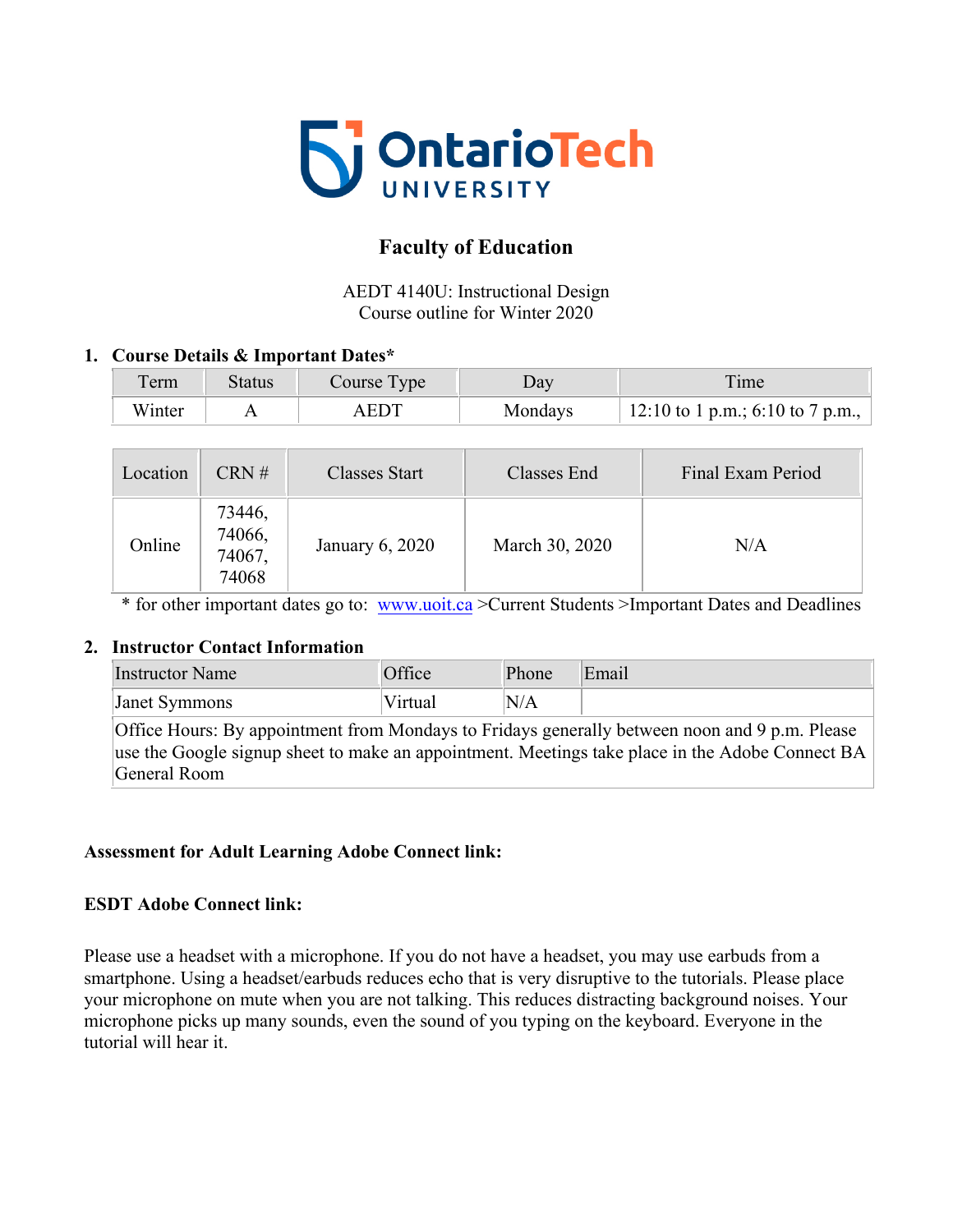Please use a breakout room in the BA ESDT General Room for meetings with your group. Do not stay in the main room. Do not use our tutorial room for meetings.

# **3. Course Description**

The purpose of this course is to examine instructional design from its origins in the development of educational and training materials for the U.S. military in World War II to the current constructivist, social constructivist and connectivist design theories. Students will learn to recognize and explain both traditional approaches to instructional design rooted in behavioural theories of learning and current practices based on constructivist, constructionist and social constructivist thinking. Topics will include, but are not limited to the ADDIE model (analysis, design, development, implementation and evaluation) promoted by Dick and Carey, Robert Gagne's Conditions of Learning, and the work of curriculum theorist Ralph Tyler.

**Prerequisite:** AEDT 2130U: Graphic Design, Digital Technologies and Learning, and AEDT 3140U: Creating Digital Tools

**Credits:** 3.0 | **Hours:** 36

# **4. Learning Outcomes**

This course examines instructional design, its defining theories, approaches, frameworks and models. The course will also examine ID's current practices, and its development. Upon successful completion of the course, learners will be able to:

- 1. Describe typical instructional design components and their place in a variety of instructional design theories.
- 2. Apply instructional design principles to online education for adult leaners.
- 3. Associate models of instructional design with underlying learning theories and use this knowledge to critique the applicability of instructional design to specific adult learning environments.
- 4. Distinguish between traditional instructional design models and contemporary models and show how the contemporary models reflect current thinking about teaching and learning, or fail to do so.
- 5. Analyze adult education learning materials or online learning courses and recommend improvements based on the application of principles of instructional design.
- 6. Demonstrate an understanding of the instructional development processes by using an instructional design model to prepare a specific learning product, such as a lesson, poster, presentation or a short course, program, or workshop.
- 7. Demonstrate skills in conducting a needs assessment and a learner analysis, writing instructional objectives, developing an instructional strategy, creating instructional materials that address the learning objectives and are aligned with needs, and evaluating learning outcomes.

# **5. Course Design**

There are four main ways in which learners will interact with the course content to cover the weekly three-hour (or more) commitment to class. Each of these is described below, as are the responsibilities associated with them.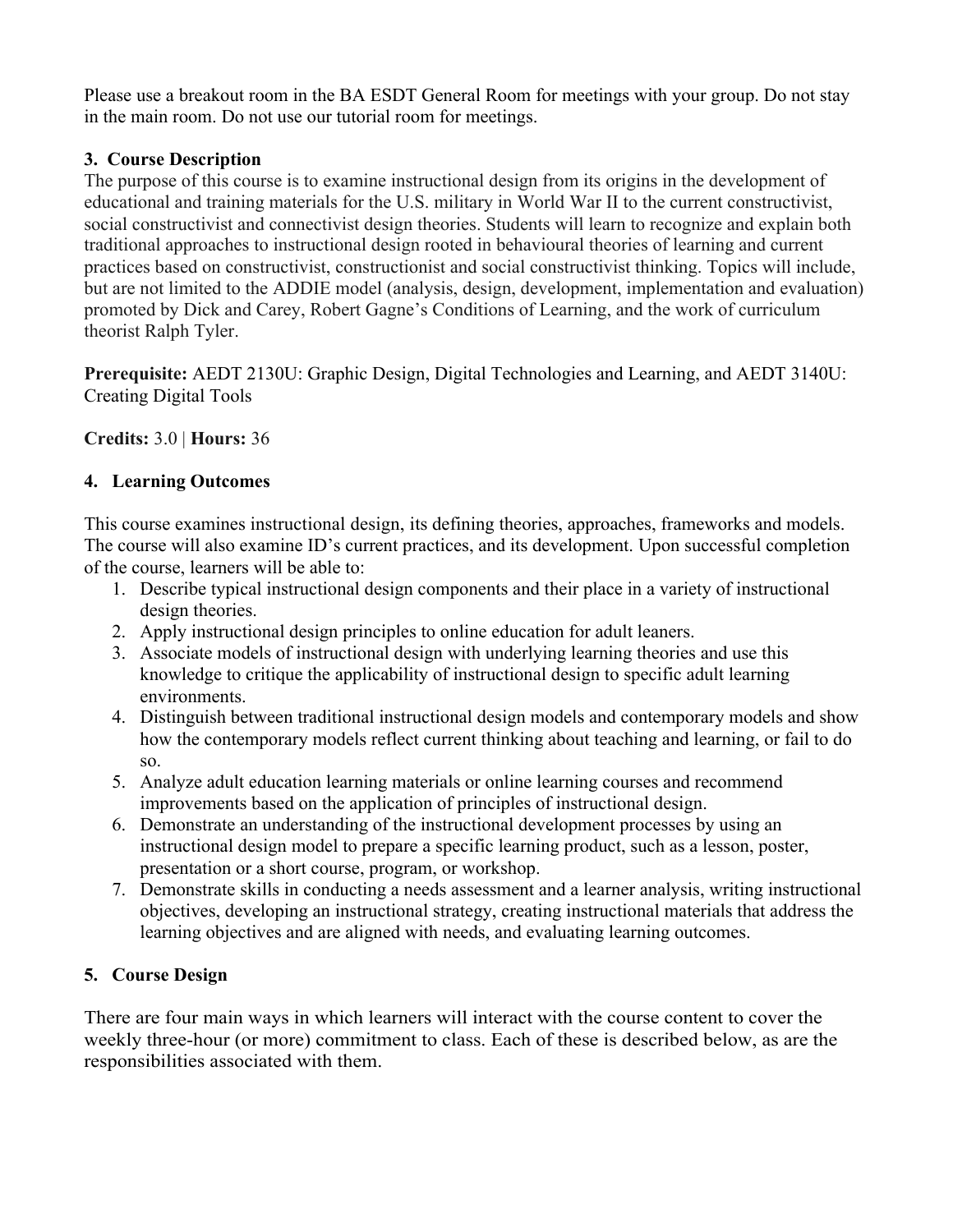AEDT4140 is a 36-hour (3 credit) course structured around 12 **mandatory** instructional units. Each unit is focused on a topic that contributes to or is an element of the instructional design process. The twelve units will be structured so that ideas, theories, collaboration, and practice activities are included in each weekly module.

Each of the 12 weekly modules include:

- 1. This course contains minimal videos created by OTU. Instead, support videos, created by ID experts, will be used to provide teams with guidance as the teams create their design.
- 2. 50 minutes of synchronous tutorial in Adobe Connect each week. Attendance at one of the two weekly sessions in Adobe Connect is **mandatory**. The tutorials in Adobe Connect were planned in detail by the facilitator (or content expert) to encourage an open discussion and exchange of ideas and experiences. The analysis and synthesis questions in each video clips are the jumping off point for the discussions. All learners are expected to contribute and explore problem that arise during the ID process. Attendance in one of the weekly Monday sessions is mandatory. Sessions times are from 12:10 to 1 p.m., and 6:10 to 7 p.m. A third session may run from 8:10 to 9 p.m. depending on enrolment numbers. All times are in Eastern Time.
- 3. Each weekly module requires approximately one hour of time devoted to self-directed learning activities, contributing to the forum discussion, and other learning activities as noted in the course schedule.
- 4. Work on the ID project as needed to meet your commitment to your team.

This covers the basic three-hour commitment to the class sessions. Note that additional reading, as well as assignments and project/team work will be expected from all learners, relevant to your subject domain/area of study (i.e. engineering, health care, staff development).

It is your responsibility to email the facilitator prior to the tutorial if you will be absent from a tutorial session. Please email at least 24 hours prior to the assignment due dates if you have any questions about completing the assignment.

#### **Blackboard**

The Blackboard course site is the sole official web site for this course, but other environments will be explored and used. The links for other environments/tools will be posted on the Blackboard site. NOTE: The Blackboard site in an integral part of this course. Links to readings, video clips, and a to do list are posted in each weekly module. All course requirements, handouts, marking rubrics, assessment, and related materials are posted on the course's Blackboard site.

*Please Note: This Blackboard course web site is an indispensable portion of the course. Learners should consult it regularly and use the links there as part of their research tool collection. All course requirements, handouts, marking rubrics, assessment, and related materials are posted to the course web site. This again is by design since in an instructional setting you will be using the corporate LMS, recommending/selecting an LMS or modifying/evergreening an existing LMS.*

#### **PBL assigned as per the course schedule**

For the ID project you will have the freedom to choose your group members and address the problem identified by your group based on your collective expertise and interest.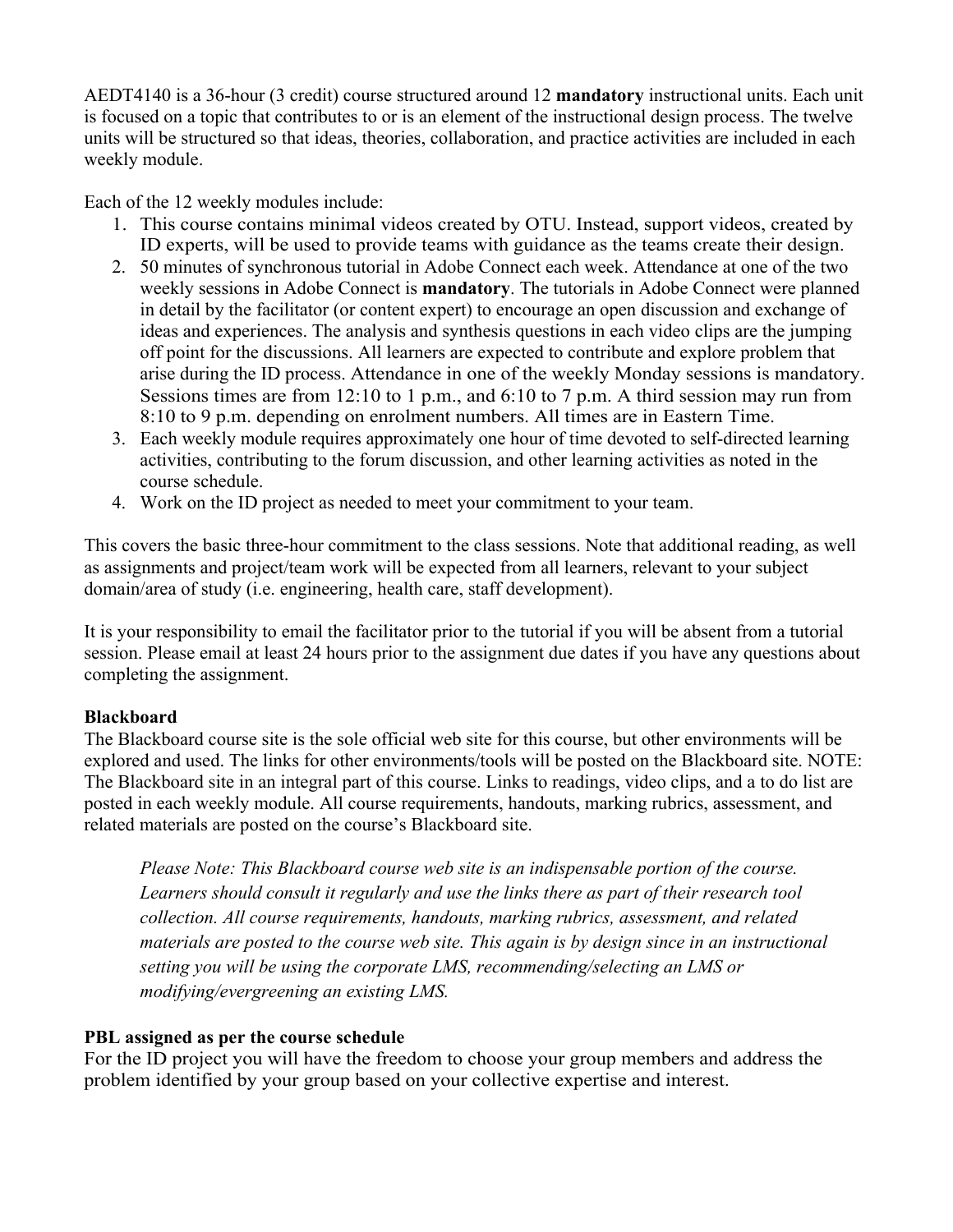#### **Overview of the Instructional Design Project**

The instructional design project is **worth 55%** of the final grade. This project affords you opportunity to demonstrate your mastery of the ID process. The project will be build step-by-step with course activities and assignments that will guide you in the processes to aid your team with building components of the final project.

Working in teams consisting of four peers, create an outline for a 12-week course and fully develop one module. The course is facilitator led synchronous/asynchronous course. Your team will post the finished product online. It should include online activities, a facilitator guide, handouts, required readings, videos, assessments, and other instructional materials.

The completed module should address specific, measureable objectives, and involve learner interaction. It should include content examples and practice activities that will cover approximately 50 minutes of instructional time, including one video (five to seven minutes in length) and at least one interactive component.

**Important**: Choose a topic that is fun, not too technical, and one that all team members would consider themselves "experts." The focus this semester is on the design processes, so there will not be time for you to learn about the topic you are using. The facilitator must approve all topics.

The ID project has three milestones: worksheet 1, worksheet 2, and the completed website. The three milestones are aligned with peer-to-peer discussions about the project.

The completed project will be available to learners via the Internet and must be live and ready for peers to trial by March 9. Additionally, facilitator support materials must be included, as this is an asynchronous/synchronous project. Clearly state the role the facilitator will have, and include all material needed for the facilitator to help learners succeed. This will include all learning materials, such as facilitator note, questions to ask learners, and assessment rubrics, and all technical information, such as login steps, how to post information, and how to contact learners. To successfully complete the project, you are required to maintain three perspectives: the learners, the facilitator, and the instructional designer.

#### **6. Outline of Topics in the Course**

| Session   | Topics        | Activities                             | <b>Tutorial Preparation</b>                              |
|-----------|---------------|----------------------------------------|----------------------------------------------------------|
|           | Course        | <b>Ontario Tech videos</b>             | Required readings and digital media                      |
| Jan $6$ , | Introduction: |                                        | resources:                                               |
| 2020      |               | $1.1$ – The Challenge                  | Richard Smith. (2013, January 1). Learning theories.     |
|           | Theories that |                                        | https://www.youtube.com/watch?v=sboB3rFZqDI              |
|           | guide ID      | $1.2$ – The ID Office                  | (11:48)                                                  |
|           |               |                                        |                                                          |
|           | ID models     |                                        | LearningDctr (2010, June 17). Behaviourism, cognitivism, |
|           |               |                                        | constructivism, & learning and instructional theory.     |
|           |               | To Do:                                 | https://www.youtube.com/watch?v=0YOqgXjynd0 $(2:58)$     |
|           |               | Form teams; select your learning       |                                                          |
|           |               | platform (WordPress, Weebly,           | Academy for Teaching Excellence. (2017, December 19).    |
|           |               | Google sites, etc.). Begin filling out | Lesson makeover using the nine events of instruction.    |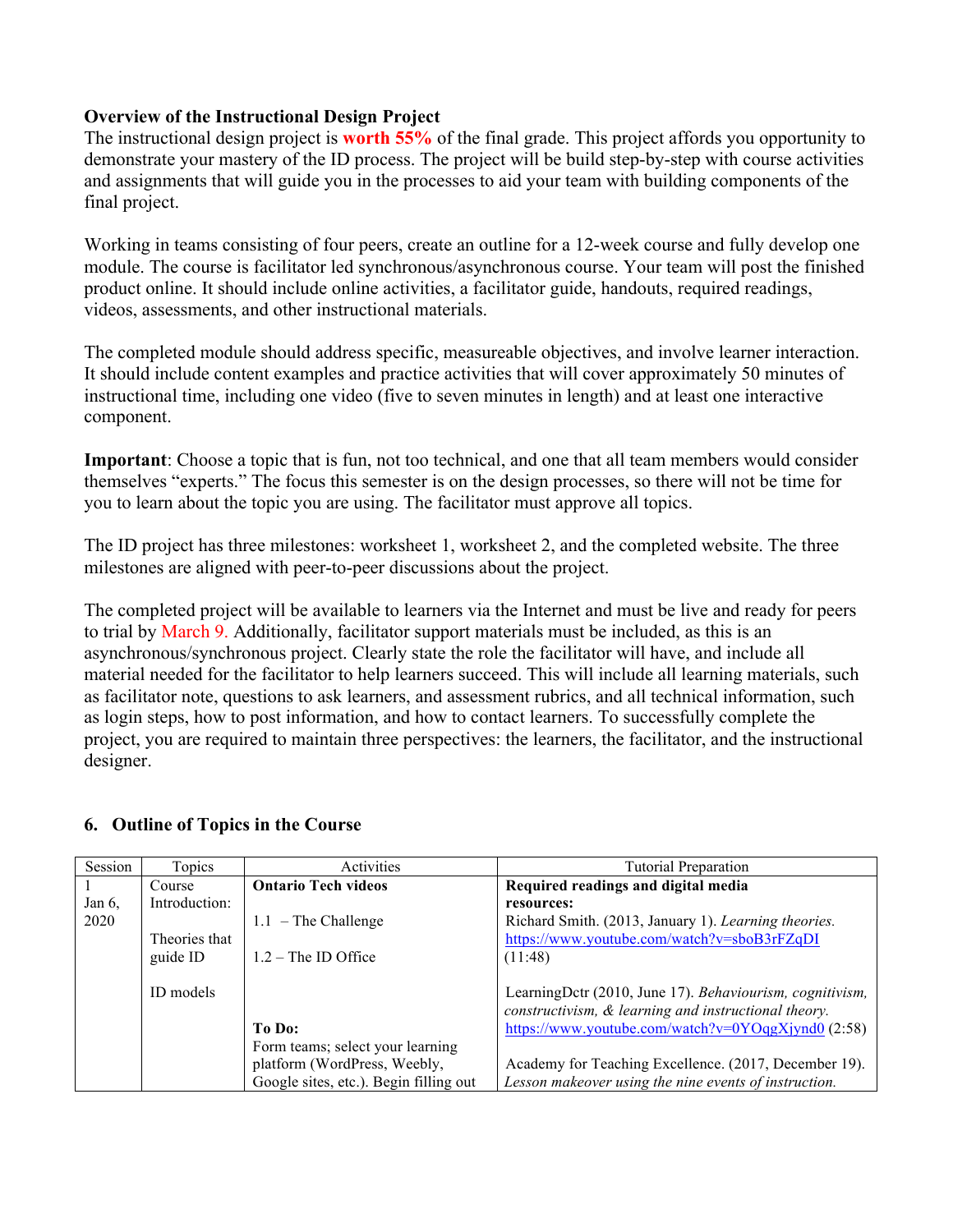| × | I                 |  |
|---|-------------------|--|
| × | í<br>I<br>۰.<br>v |  |
|   |                   |  |

|                           |                             | A 1: Worksheet 1 (due Jan 19).             | https://www.youtube.com/watch?v=GX2IW6SnxjI                                                                  |
|---------------------------|-----------------------------|--------------------------------------------|--------------------------------------------------------------------------------------------------------------|
|                           |                             | <b>Tutorial Discussion Questions:</b>      | (12:28)                                                                                                      |
|                           |                             | • Prepare to disuses one ID model          | Preceptor Education Program. (2015, September 8).                                                            |
|                           |                             | in the tutorial                            | Kolb's experimental learning cycle.                                                                          |
|                           |                             | • What is the purpose of ID<br>models?     | https://www.youtube.com/watch?v=Rp-gaV-uSIo (1:47)                                                           |
|                           |                             | • What are the key principles              | Instructional Design Models (2018)                                                                           |
|                           |                             | common to all learning theories            | https://www.instructionaldesigncentral.com/instructionald                                                    |
|                           |                             | and how to they differ?                    | esignmodels                                                                                                  |
|                           |                             |                                            | (NOTE: Bloom's is not a model)                                                                               |
|                           |                             |                                            | Culatta, R. (2019). Learning theories.                                                                       |
|                           |                             |                                            | http://www.instructionaldesign.org/theories/                                                                 |
|                           |                             |                                            | Read at least 5 learning theories from this list. Explore<br>theories you are not familiar with              |
|                           |                             |                                            |                                                                                                              |
|                           |                             |                                            | Chickering, AW, & Gamson, Z. F. (1987). Seven                                                                |
|                           |                             |                                            | principles for good practices in undergraduate education.<br>Washington Center New.                          |
|                           |                             |                                            | http://www.lonestar.edu/multimedia/sevenprinciples.pdf                                                       |
|                           |                             |                                            | This is a seminal piece that articulates the best practice                                                   |
|                           |                             |                                            | used in higher education instruction                                                                         |
|                           |                             |                                            | Dreon, O. (2013, February 25). Applying the seven                                                            |
|                           |                             |                                            | principles for good practice to the online classroom.                                                        |
|                           |                             |                                            | https://www.facultyfocus.com/articles/online-<br>education/applying-the-seven-principles-for-good-           |
|                           |                             |                                            | practice-to-the-online-classroom/                                                                            |
|                           |                             |                                            |                                                                                                              |
|                           |                             |                                            | Clark, J. (2015). Rapid prototyping approach to<br>instructional design.                                     |
|                           |                             |                                            | https://www.stanhopeconference.com/2015/presentations/                                                       |
|                           |                             |                                            | clark rapid prototyping.pdf                                                                                  |
|                           |                             |                                            | Assignment:                                                                                                  |
|                           |                             |                                            | 1. Create a folder in Google Drive. Name the folder                                                          |
|                           |                             |                                            | using your first and last name followed by the course                                                        |
|                           |                             |                                            | code (first and last name $-4140$ ) and share it with<br>Janet. Completed rubrics for all course assignments |
|                           |                             |                                            | will be placed in your personal folders.                                                                     |
|                           |                             |                                            | 2. Create a group of three or four learners to work with                                                     |
|                           |                             |                                            | on and create your ID project. Email Janet the names                                                         |
|                           |                             |                                            | of the people in your team. Each team will be<br>assigned a number. Also, create a team Google folder        |
|                           |                             |                                            | and share it with Janet                                                                                      |
|                           |                             |                                            |                                                                                                              |
| $\overline{2}$<br>January | Writing in<br>instructional | Due:<br>Assignment 1: Upload the worksheet | Required readings and digital media<br>resources:                                                            |
| 13,                       | goals and                   | to your team's Google Drive Jan 19         |                                                                                                              |
| 2020                      | learning                    | by 11:55 p.m.                              | The eLearning Girls. (2014, June 5). Writing learning                                                        |
|                           | outcomes                    | Assignment 2: Prepare for group            | objectives                                                                                                   |
|                           |                             | discussion in Jan 20 tutorials             | https://www.youtube.com/watch?v=eXxTpDg1thI $(4:32)$                                                         |
|                           |                             | <b>Tutorial Discussion Questions:</b>      | Oakland University (2014, November 23). Goals,                                                               |
|                           |                             | When would you choose                      | objectives and learning objectives.                                                                          |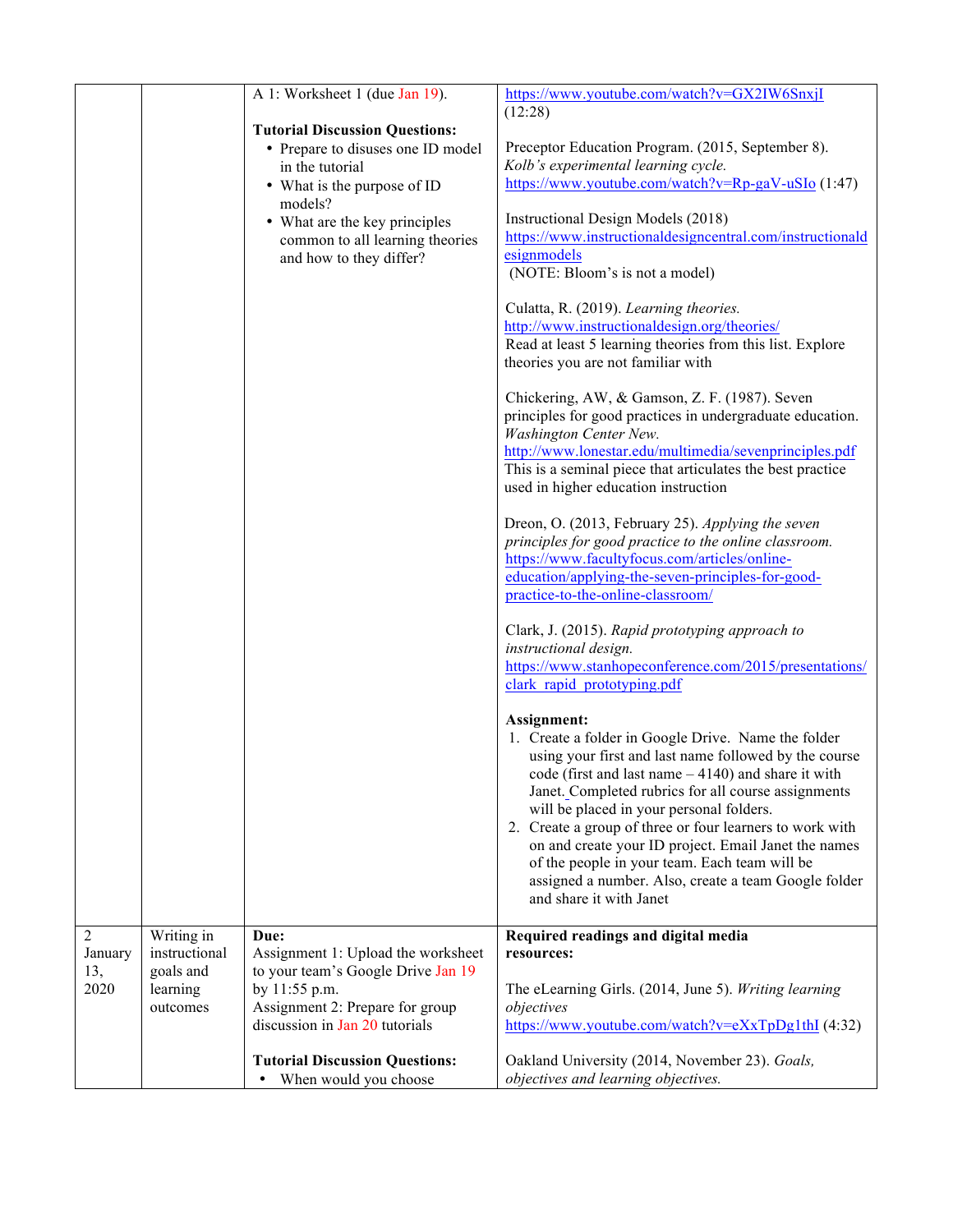|                                          |                                                     | performance objectives over<br>learning outcomes?<br>What is the relationship of<br>$\bullet$<br>performance objectives to the<br>subordinate skills analysis? Why<br>is this important?                                           | https://www.youtube.com/watch?v=g_Xm5IIjYKQ<br>(4:42)<br>Johns Hopkins University. (2014, December 22). How to<br>write learning objectives using Bloom's Taxonomy<br>https://www.youtube.com/watch?v=4DgkLV9h69Q<br>(10:52)<br>Bixler, B. (2018, December 5). Instructional goals and<br>objectives<br>http://www.personal.psu.edu/bxb11/Objectives/ (Read all<br>10 web pages)<br>British Columbia Institute of Technology. (2010). Writing<br>learning outcomes.<br>http://www.bcit.ca/files/idc/pdf/ja learningoutcomes.pdf                                                                                                                                                                                                                                                                                                                                                                                                                                                                                                                                                                                                  |
|------------------------------------------|-----------------------------------------------------|------------------------------------------------------------------------------------------------------------------------------------------------------------------------------------------------------------------------------------|----------------------------------------------------------------------------------------------------------------------------------------------------------------------------------------------------------------------------------------------------------------------------------------------------------------------------------------------------------------------------------------------------------------------------------------------------------------------------------------------------------------------------------------------------------------------------------------------------------------------------------------------------------------------------------------------------------------------------------------------------------------------------------------------------------------------------------------------------------------------------------------------------------------------------------------------------------------------------------------------------------------------------------------------------------------------------------------------------------------------------------|
| 3<br>January<br>20,<br>2020              | Building the<br>blueprint-<br>sequencing<br>content | To Do:<br>Begin working on Worksheet 2 (due<br>March 1)<br>Due:                                                                                                                                                                    | Required readings and digital media<br>resources:<br>Vancouver Community College. (2011, June 28).<br>Instructional strategies for online development                                                                                                                                                                                                                                                                                                                                                                                                                                                                                                                                                                                                                                                                                                                                                                                                                                                                                                                                                                            |
|                                          | Selecting<br>delivery<br>methods and<br>media       | A 2: Prepare for group discussion in<br>the Jan 20 tutorials<br>Upload the feedback form to your<br>Google student drive by 11:55 p.m.<br>on Jan 24<br><b>Tutorial</b><br>Assignment 2: Small group<br>discussions                 | https://www.youtube.com/watch?v=cL7N0BnCpfg (8:18)<br>Bates, A.W. (2015, January 28). Deciding on appropriate<br>media for teaching and learning.<br>https://www.tonybates.ca/2015/01/28/deciding-on-<br>appropriate-media-for-teaching-and-learning/<br>Luca, J., & Oliver, R. (2002). Developing an<br>instructional design strategy to support generic skills<br>development<br>https://pdfs.semanticscholar.org/d6d5/bef8710d33ef1016<br>a48f6ccd2f7c4a2ada19.pdf Read pages 6-9<br>Bates, A.W. (2019). Models for media selection. In<br>Teaching in a digital age $(2nd$ ed.)<br>https://opentextbc.ca/teachinginadigitalage/chapter/9-1-<br>models-for-media-selection/ It may be useful to read the<br>entire chapter on media selection, which is found here:<br>https://pressbooks.bccampus.ca/teachinginadigitalagev2/p<br>art/9-pedagogical-differences-between-media/<br>University of Waterloo. (n.d.). Course content selection<br>and organization. https://uwaterloo.ca/centre-for-<br>teaching-excellence/teaching-resources/teaching-<br>tips/planning-courses/course-design/course-content-<br>selection-and |
| $\overline{4}$<br>January<br>27,<br>2020 | Creative<br>Commons<br>Assessment<br>instruments    | To Do:<br>Based on feedback, revise the course<br>and/or module. Identify and write the<br>information needed for the module.<br>Continue revising Worksheet 1,<br>Worksheet 2; prepare to submit the<br>storyboard (assignment 3) | Readings and digital media resources:<br>Teaching in Education [Frank Arella]. (2016, December<br>17). Formative vs. summative vs. diagnostic assessment<br>https://www.youtube.com/watch?v=JI-YgK-l4Sg $(2:55)$<br>Creative Commons. (n.d.). About the licenses.                                                                                                                                                                                                                                                                                                                                                                                                                                                                                                                                                                                                                                                                                                                                                                                                                                                                |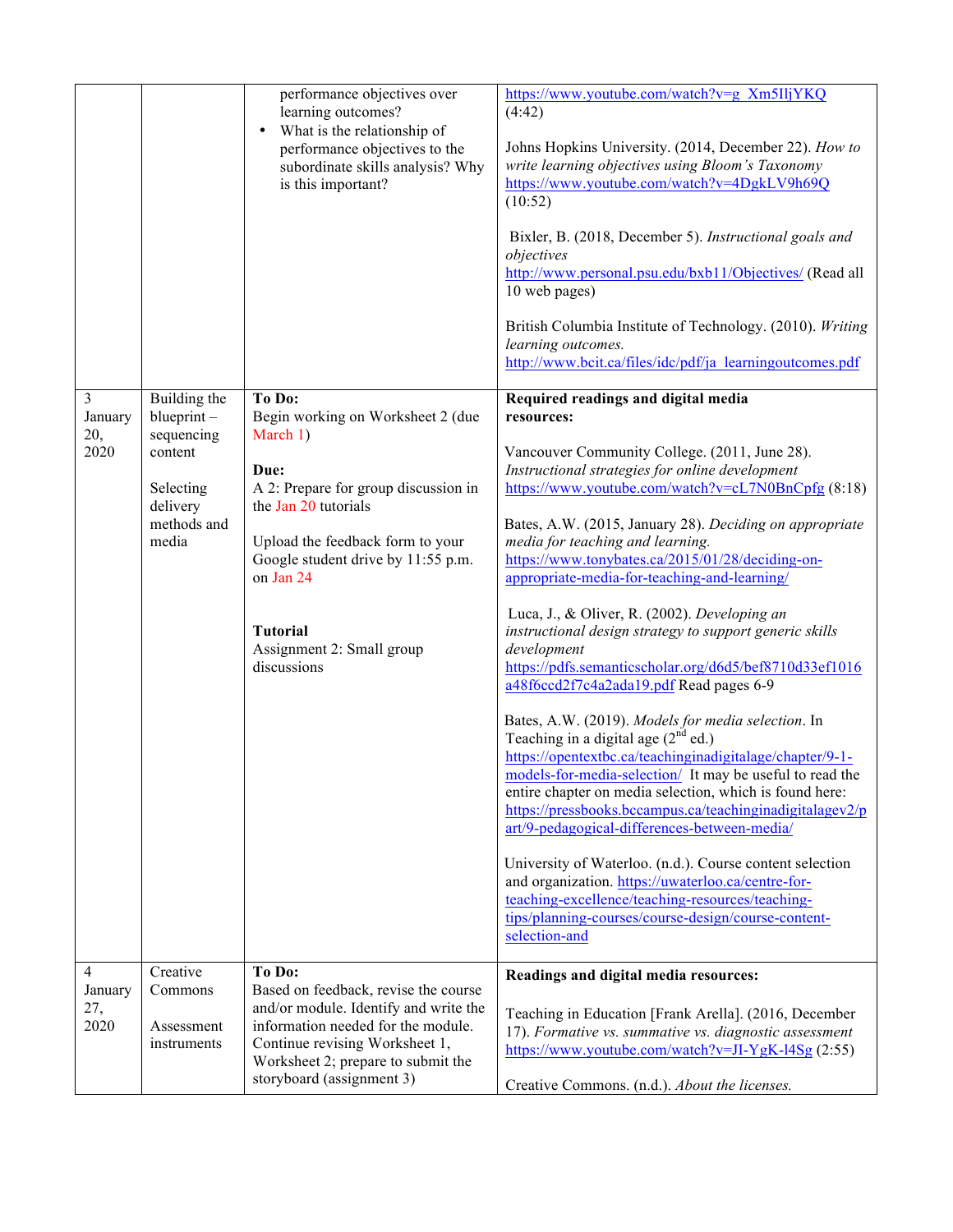|                      |                                                            | Due:<br>A 3: Upload the storyboard to your<br>team's Google Drive by Feb 2 by<br>11:55 PM<br><b>Tutorial Discussion Questions:</b><br>What assessment instruments<br>would you develop for an<br>orientation program in your<br>organization? Why?<br>What would make the<br>assessment effective?<br><b>Blackboard Discussion Board</b><br>Find one website where resources are<br>posted that are either public domain<br>or CC. Share the link with your<br>peers. Review the posts and<br>bookmark the links so you can easily<br>find resources your team can use<br>when creating your videos and other<br>teaching/learning materials. Post no<br>later than 9 a.m. on Jan 27 | https://creativecommons.org/licenses/<br>Best, R. (2015, September 7). Step-by-step guide to<br>attributing Creative Commons-licensed images.<br>http://wpandlegalstuff.com/step-by-step-guide-to-finding-<br>and-meeting-the-attribution-requirements-of-creative-<br>commons-licensed-images/<br>Carleton College. (2019, October 14). Assessment tools.<br>https://serc.carleton.edu/NAGTWorkshops/assess/types.ht<br>ml<br>Yale University. (n.d.). Formative and summative<br>assessments https://ctl.yale.edu/Formative-Summative-<br><b>Assessments</b> |
|----------------------|------------------------------------------------------------|--------------------------------------------------------------------------------------------------------------------------------------------------------------------------------------------------------------------------------------------------------------------------------------------------------------------------------------------------------------------------------------------------------------------------------------------------------------------------------------------------------------------------------------------------------------------------------------------------------------------------------------------------------------------------------------|----------------------------------------------------------------------------------------------------------------------------------------------------------------------------------------------------------------------------------------------------------------------------------------------------------------------------------------------------------------------------------------------------------------------------------------------------------------------------------------------------------------------------------------------------------------|
| 5<br>Feb. 4,<br>2020 | Storyboardin<br>g and<br>development<br>methods /<br>tools | To Do:<br>Create a storyboard for a video. Do<br>not create the video. Continue<br>working on A 4 Worksheet 2 (due<br>March 1) and revising Worksheet 1<br>Due:<br>Assignment 4: Upload the worksheet<br>to your team's Google Drive March 1<br>by 11:55 p.m.<br>Assignment 5: Prepare for group<br>discussion in March 2 tutorials<br><b>Tutorial Discussion Questions:</b><br>• Why a storyboard? What method<br>would be most useful in a<br>business setting?                                                                                                                                                                                                                    | Readings and digital media resources:<br>Bingham Communications. (2014, August 26). 3 ways to<br>storyboard your e-Learning course<br>https://www.youtube.com/watch?v=r9WJSgbMUI0<br>(8:24)<br>Ray Pastore. (2018, August 3). Storyboards in<br>instructional design.<br>https://www.youtube.com/watch?v=nsid5zqc6z4 (7:36)<br>Pappas, C. (2015, July 13). 12 tips to create effective<br>eLearning storyboards.<br>https://elearningindustry.com/12-tips-to-create-effective-<br>elearning-storyboards                                                        |
| 6<br>Feb 10,<br>2020 | Developing<br>instructional<br>materials                   | To Do:<br>Select and create two mediums, other<br>than videos, to be used in the course.<br>Shoot your video based on suggested<br>changes to your storyboard. Revise<br>worksheets and apply the changes to<br>the course<br><b>Tutorial</b><br>Assignment 5: Small group<br>discussions                                                                                                                                                                                                                                                                                                                                                                                            | Readings and digital media resources:<br>University of Wisconsin-Madison. (n.d.). Instructional<br>materials.<br>https://designteachengage.wisc.edu/instructional-<br>materials/ (pay particular attention to the tables of<br>examples and<br>Cordiner, S. (2017, December 17). Five things you can do<br>if you have too much content for your online course.<br>https://elearningindustry.com/too-much-content-for-your-                                                                                                                                    |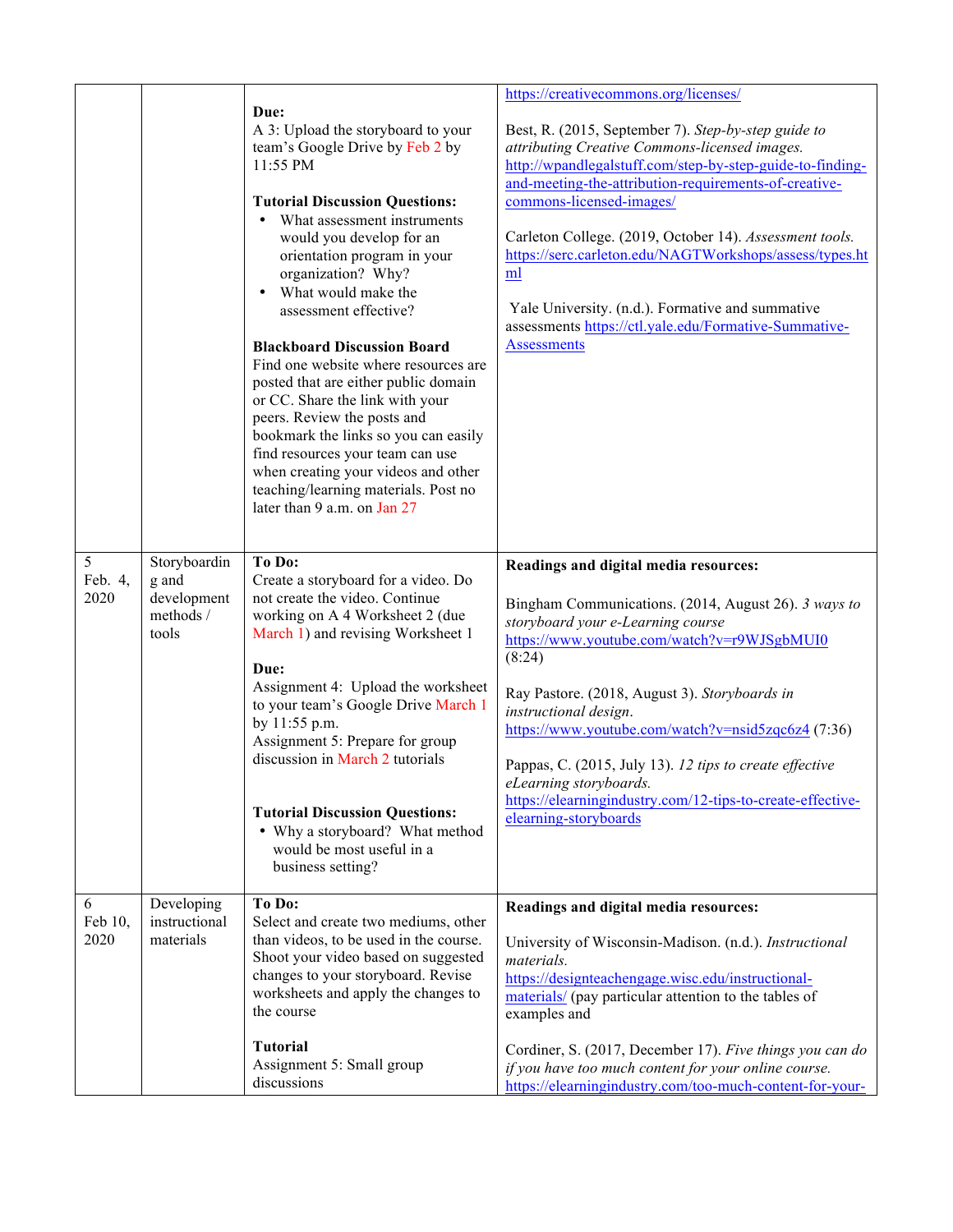|                                         |                                                                      |                                                                                                                                                                                                                                                                                                                                                                                                                          | online-course-5-things-can                                                                                                                                                                                                                                                                                                                                                                                                                                                                                                                                                                                                                                                                                                                                                  |
|-----------------------------------------|----------------------------------------------------------------------|--------------------------------------------------------------------------------------------------------------------------------------------------------------------------------------------------------------------------------------------------------------------------------------------------------------------------------------------------------------------------------------------------------------------------|-----------------------------------------------------------------------------------------------------------------------------------------------------------------------------------------------------------------------------------------------------------------------------------------------------------------------------------------------------------------------------------------------------------------------------------------------------------------------------------------------------------------------------------------------------------------------------------------------------------------------------------------------------------------------------------------------------------------------------------------------------------------------------|
|                                         |                                                                      |                                                                                                                                                                                                                                                                                                                                                                                                                          | Instructional design/interpersonal/behavoirs/strategies.<br>(2019, November 19,). In Wikiversity.<br>https://en.wikiversity.org/wiki/Instructional design/Interp<br>ersonal behaviors/Strategies                                                                                                                                                                                                                                                                                                                                                                                                                                                                                                                                                                            |
|                                         |                                                                      |                                                                                                                                                                                                                                                                                                                                                                                                                          | Jenkins-Haigler, C. (2014, October 21). Developing<br>instructional materials.<br>https://www.slideshare.net/cdjhaigler/apt-501-chapter-9-<br>powerpoint                                                                                                                                                                                                                                                                                                                                                                                                                                                                                                                                                                                                                    |
| Study<br>week<br>Feb 16<br>to Feb<br>22 |                                                                      | No new material, no tutorials<br>scheduled                                                                                                                                                                                                                                                                                                                                                                               |                                                                                                                                                                                                                                                                                                                                                                                                                                                                                                                                                                                                                                                                                                                                                                             |
| $\overline{7}$                          | Designing                                                            | To Do:                                                                                                                                                                                                                                                                                                                                                                                                                   | Readings and digital media resources:                                                                                                                                                                                                                                                                                                                                                                                                                                                                                                                                                                                                                                                                                                                                       |
| Feb.<br>24,<br>2020                     | learning<br>activities and<br>designing for<br>learner<br>motivation | Refine your course based on<br>feedback. Provide a link to the video.<br><b>Tutorial Discussion Questions:</b><br>What are some of the key<br>challenges when you develop<br>instructional materials? Suggest<br>ways for dealing with these<br>challenges<br>Due:<br>A 5: Prepare for group discussion in<br>March 2 tutorials<br>Upload the feedback forms to your<br>Google student drive by 11:55 p.m.<br>on March 6 | University of Hawai'i. (n.d.) Introduction to online<br>learning. https://sites.google.com/a/hawaii.edu/new-de-<br>faculty-orientation/step7 (includes 3 videos)<br>Leeds Beckett University. (2019, December 15).<br>Designing online activities.<br>https://teachlearn.leedsbeckett.ac.uk/teaching-and-<br>learning/course-design/develop-a-distance-learning-<br>course/what-should-you-be-designing/designing-online-<br>activities/<br>Engaging and motivating students in a virtual learning<br>environment (2017, February 23). Apex Learning.<br>https://www.apexlearning.com/blog/engaging-and-<br>motivating-students-in-virtual-learning-environment<br>Van Oostveen, R. (2017). Fully online learning<br>community (FOLC) model. EILab. https://eilab.ca/fully- |
| 8                                       | Designing for                                                        | To Do:                                                                                                                                                                                                                                                                                                                                                                                                                   | online-learning-community/<br>Readings and digital media resources:                                                                                                                                                                                                                                                                                                                                                                                                                                                                                                                                                                                                                                                                                                         |
| March<br>2,2020                         | the facilitator                                                      | Create the facilitator material using<br>the table of contents as a guide. Post<br>the facilitator guide in a separate<br>tab/section/page of your website.<br>Imagine that this is password-protect<br>section                                                                                                                                                                                                          | John Spencer. (2016, January 26). Creative teachers<br>don't need an instruction manual<br>https://www.youtube.com/watch?v=7Ou711O-dOg $(1:16)$<br><b>Examples of facilitation guides:</b><br>Flinders University. (2016, December 21). A facilitator's                                                                                                                                                                                                                                                                                                                                                                                                                                                                                                                     |
|                                         |                                                                      | <b>Tutorial Discussion Questions:</b><br>What are some of the key<br>challenges when developing<br>facilitator materials?<br>How has immersing in the three<br>perspectives changed your<br>perspective towards facilitation?<br>Review the support video. What                                                                                                                                                          | guide to using NCETA's online ice training resources in<br>face-to-face training.<br>http://nceta.flinders.edu.au/files/2414/8237/5328/NCETA<br>Ice Online Training -Facilitators Guide - 211216.pdf<br>Government of British Columbia. (n.d.). Healthy eating<br>for seniors: community presentations - facilitator's guide.                                                                                                                                                                                                                                                                                                                                                                                                                                               |
|                                         |                                                                      | place does facilitator creativity                                                                                                                                                                                                                                                                                                                                                                                        | Provincial Health Services Authority.<br>https://www2.gov.bc.ca/assets/gov/people/seniors/health-                                                                                                                                                                                                                                                                                                                                                                                                                                                                                                                                                                                                                                                                           |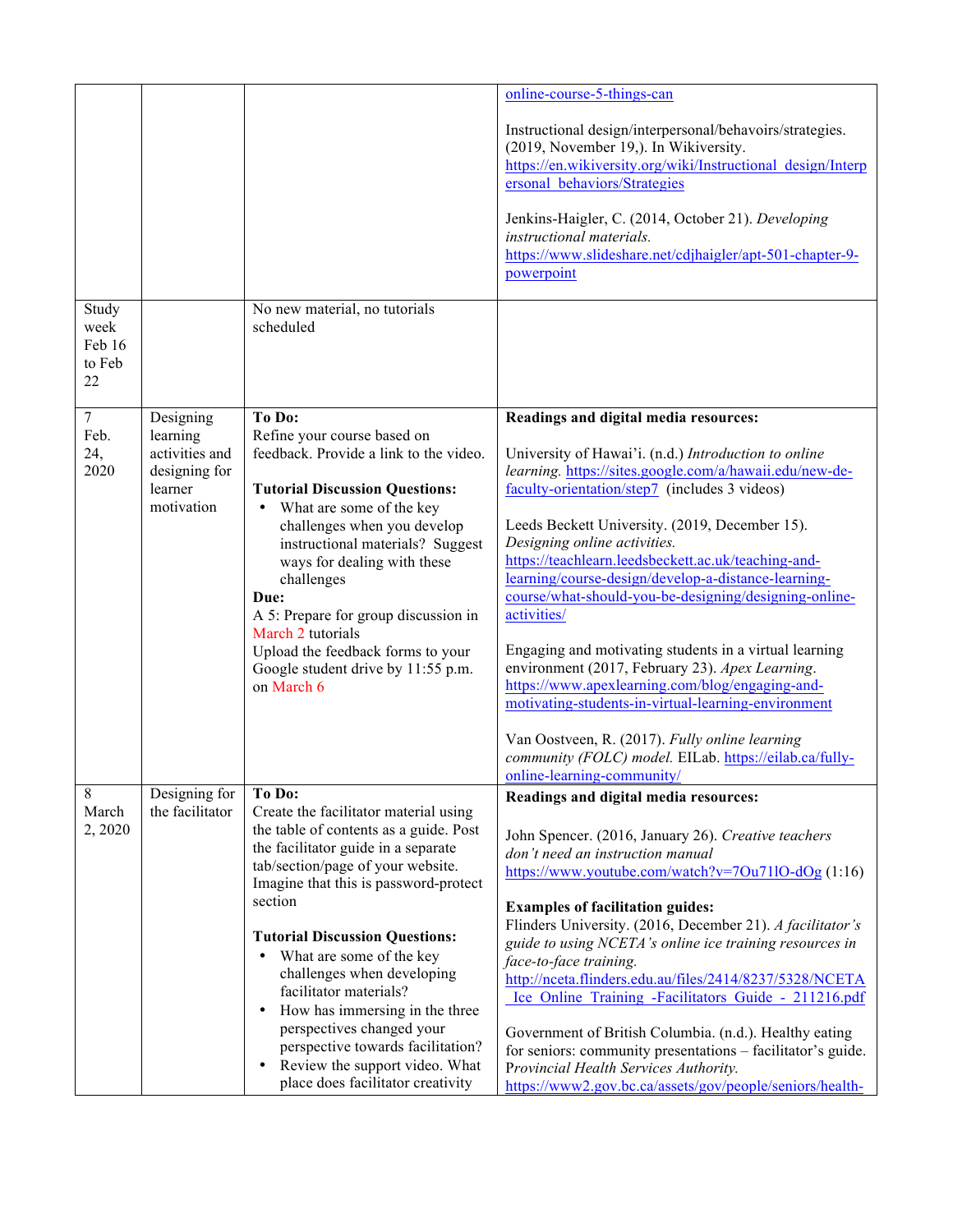|                            |                                                                                        | have in an online course that                                                                                                                                                                                                                                                                                                                                                                                                                                                                                                                     | safety/pdf/seniors-facilitator-guide.pdf                                                                                                                                                                                                                                                                                                                                                                                                                                                                                                                                                                                                                                                                                                                                                                                                                                                                                                                                                                    |
|----------------------------|----------------------------------------------------------------------------------------|---------------------------------------------------------------------------------------------------------------------------------------------------------------------------------------------------------------------------------------------------------------------------------------------------------------------------------------------------------------------------------------------------------------------------------------------------------------------------------------------------------------------------------------------------|-------------------------------------------------------------------------------------------------------------------------------------------------------------------------------------------------------------------------------------------------------------------------------------------------------------------------------------------------------------------------------------------------------------------------------------------------------------------------------------------------------------------------------------------------------------------------------------------------------------------------------------------------------------------------------------------------------------------------------------------------------------------------------------------------------------------------------------------------------------------------------------------------------------------------------------------------------------------------------------------------------------|
|                            |                                                                                        | uses a facilitator's guide?<br>Due:<br>Assignment 6: Upload a link to the<br>completed course by Sunday March 8<br>by 11:55 p.m. in the Blackboard<br>discussion forum                                                                                                                                                                                                                                                                                                                                                                            | <b>Blackboard Discussion Board</b><br>Post the three evaluation tools. View two other teams'<br>evaluations and post two suggested changes.                                                                                                                                                                                                                                                                                                                                                                                                                                                                                                                                                                                                                                                                                                                                                                                                                                                                 |
| 9<br>March<br>9,2020       | Pilot testing<br>the course                                                            | To Do:<br>Continuing refining your course.<br><b>Tutorial Discussion Questions:</b><br>Why do we need to pilot test a<br>course?<br>What are some of the challenges<br>with receiving pilot testing<br>feedback?<br>How can we deal with or<br>mitigate the "disruptive" element<br>of implementing feedback from<br>testing?                                                                                                                                                                                                                     | Readings and digital media resources:<br>Rogers, M. L. (2017, October 24). When is it time to<br>revise my online course? The National Teaching &<br>Learning Forum, 26(6), p. 4-6. doi: 10.1002/ntlf.30128<br>Morrision, D. (2015, May 26). How "good" is your<br>online course? Five steps to assess course quality.<br>https://onlinelearninginsights.wordpress.com/2015/05/26/<br>how-good-is-your-online-course-five-steps-to-assess-<br>course-quality/<br>Instructional design/user testing of e-learning courses/<br>reviewing evaluation fundamentals. (2014, January 6). In<br>Wikiversity.<br>https://en.wikiversity.org/wiki/Instructional design/User<br>testing of e-<br>learning courses/Reviewing Evaluation Fundamentals                                                                                                                                                                                                                                                                   |
| 10<br>March<br>16,<br>2020 | Evaluating<br>the<br>effectiveness<br>of<br>instructional<br>materials and<br>programs | To Do:<br>Make final adjustments to your<br>course based on feedback from your<br>peers.<br>Work on your team's pitch to the HR<br>committee. Presentations take place<br>in the March 30 tutorials<br><b>Tutorial Discussion Questions:</b><br>Who should participate in<br>$\bullet$<br>formative evaluation? Who<br>should not? Why?<br>How does a course evaluation<br>$\bullet$<br>impact instructional design?<br>Explain why or why not an<br>$\bullet$<br>evaluation tool should be created<br>in the first few days of the ID<br>project | Readings and digital media resources:<br>Frey, N. & Fisher, D. (2011). Creating a formative<br>assessment system. In Formative assessment action plan.<br>ASCD.<br>http://www.ascd.org/publications/books/111013/chapters/<br>Creating-a-Formative-Assessment-System.aspx<br>Bates, T. (2012, July 9). Nine steps to quality online<br>learning: Step nine – evaluate and innovate. (2012)<br>https://www.tonybates.ca/2012/07/09/nine-steps-to-<br>quality-online-learning-step-9-evaluate-and-innovate/<br>University of Saskatchewan. (n.d.). Course design plan<br>checklist. https://teaching.usask.ca/documents/distance-<br>education/Course-Design-Plan-Checklist.pdf<br>University of Saskatchewan. (n.d.). Module checklist.<br>https://teaching.usask.ca/documents/distance-<br>education/Module-Checklist.pdf<br>Andriotis, N. (2017, December 18). Four ways to perform<br>a post-course evaluation analysis.<br>https://elearningindustry.com/how-create-elearning-<br>evaluation-post-course |
| 11                         | Redesign:                                                                              | Continue revising the course until                                                                                                                                                                                                                                                                                                                                                                                                                                                                                                                | Readings and digital media resources:                                                                                                                                                                                                                                                                                                                                                                                                                                                                                                                                                                                                                                                                                                                                                                                                                                                                                                                                                                       |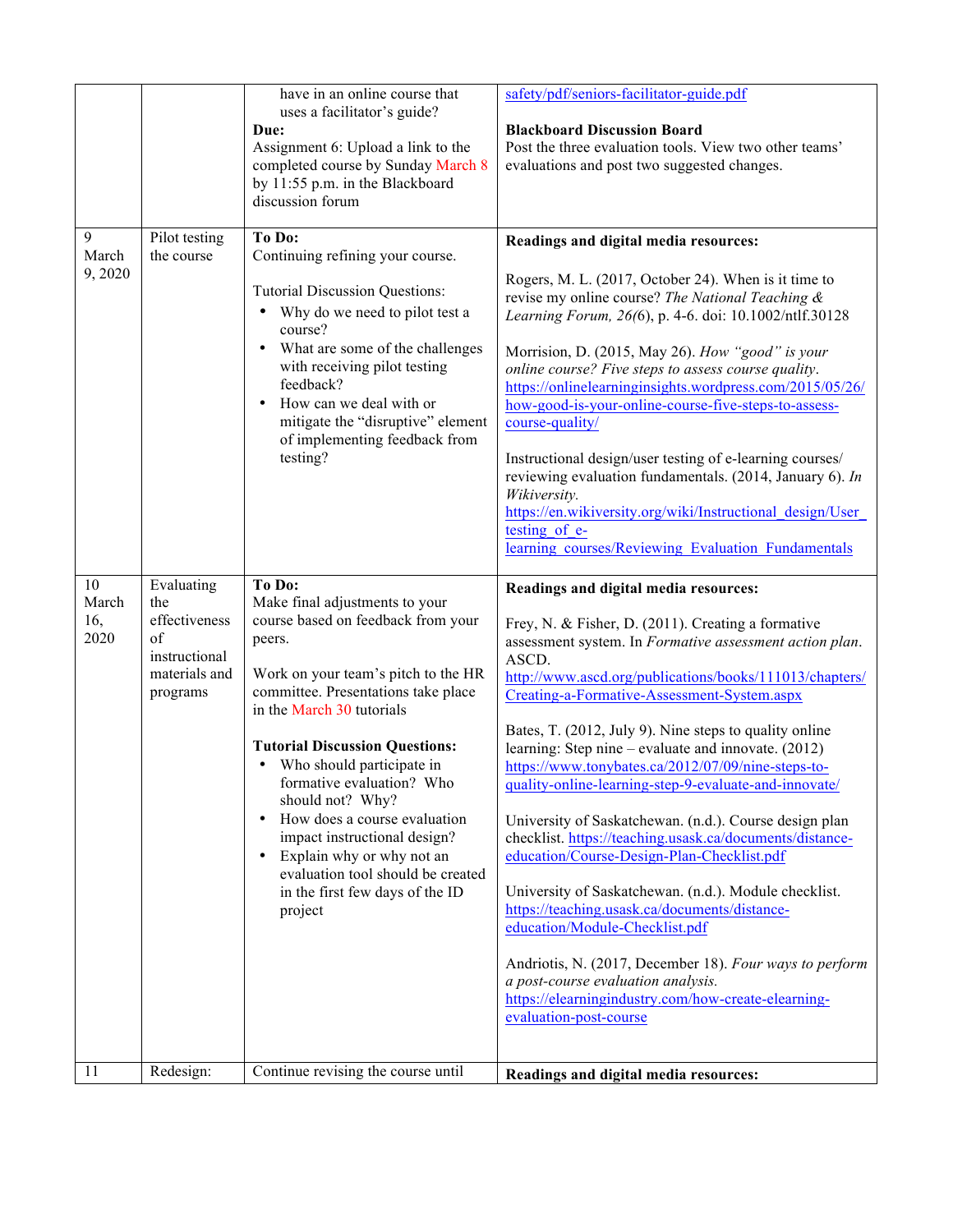| March<br>23,<br>2020 | from online<br>to flipped,<br>and blended | March 29<br>Due:<br>A 7: The pitch is due in the final<br>futorials on March 30 | Michigan Virtual. (2018, December 14). What is blended<br>learning.<br>https://www.youtube.com/watch?v=oXZd0YWvI0Q<br>(2:39)<br>Teachings in Education [Frank Arella]. (2017, June 20).<br>Flipped classroom model: Why, how, and overview<br>https://www.youtube.com/watch?v=BCIxikOq73Q (5:03) |
|----------------------|-------------------------------------------|---------------------------------------------------------------------------------|--------------------------------------------------------------------------------------------------------------------------------------------------------------------------------------------------------------------------------------------------------------------------------------------------|
|                      |                                           |                                                                                 | Pappas, C. (2016, February 25). Blended learning vs.<br>flipped learning: Can you tell the difference?<br>https://elearningindustry.com/blended-learning-vs-<br>flipped-learning-can-tell-difference                                                                                             |
| 12                   | Redesign:                                 | <b>Tutorial:</b>                                                                | Readings and digital resources:                                                                                                                                                                                                                                                                  |
| March<br>30,         | from f2f to<br>online                     | Assignment 8: Pitch the course to the<br>HR committee. Fill out the hiring      | Moving a face-to-Face Course Online without Losing                                                                                                                                                                                                                                               |
| 2020                 |                                           | committee form for each presentation                                            | <b>Student Engagement</b>                                                                                                                                                                                                                                                                        |
|                      |                                           | and upload the completed rubric to                                              | https://www.facultyfocus.com/articles/online-                                                                                                                                                                                                                                                    |
|                      |                                           | you Google student drive by April 3<br>at 11:55 p.m.                            | education/moving-face-face-course-online-without-<br>losing-engagement/                                                                                                                                                                                                                          |
|                      |                                           |                                                                                 | North Carolina Community College (n.d.). Key<br>differences between online and face-to-face teaching.<br>http://www.cordonline.net/mntutorial1/module 1/NCCC<br>SKeyDifferences.pdf                                                                                                              |

# **7. Required Texts/Readings**

For this 12-week course, we will critically engage with the material through a review of literature and activates based on the discussion of key concepts and ideas generated through that review of relevant literature. Learners need to be prepared each week by reading literature on the topic for that week as identified in the course's Blackboard site. Suggested readings for each topic have been identified; however, learners are required to find better articles and articles that suit their subject domain areas of study (i.e. health care, engineering, children's software, patient education, K-12 education, etc.), as well as bringing in relevant readings from other courses to enrich the discussion and tutorials.

It is strongly suggested that learners become familiar with navigating **Purdue OWL's APA** website. The purpose is not to memorize APA but recall how to locate the correct information and then understand how to apply the information.

The instructor works from a collection of online and/or print resources. Many of these texts and documents will be provided through the Blackboard course site, however learners will also find an extensive collection of useful Internet links as they explore their PBLs and are encouraged to share these with the class via the Blackboard site.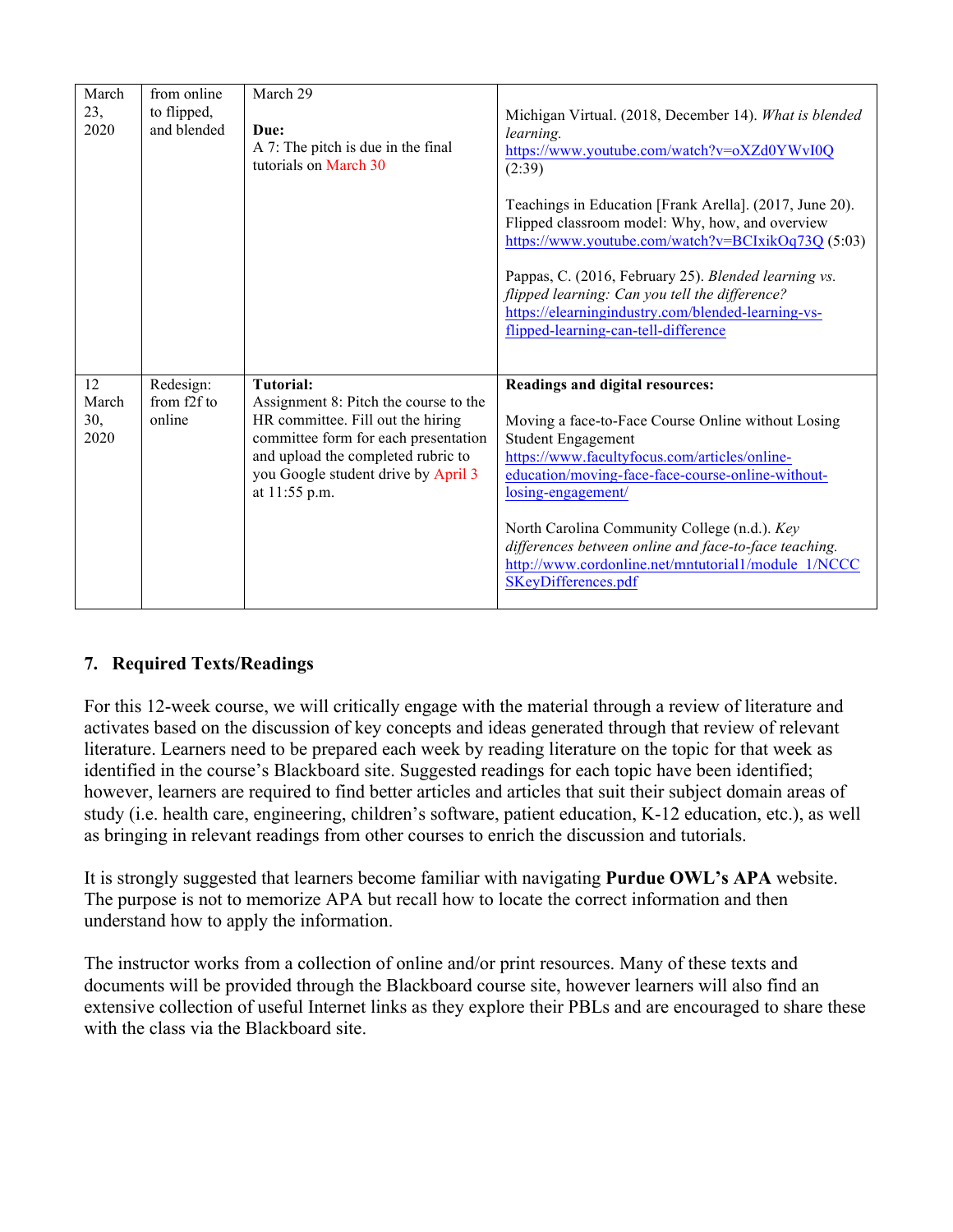The resource below has general utility and should be regarded as readings that will form part of your own professional library of texts for the course in addition to the weekly articles outlined below in the course schedule.

*Additional readings may be assigned or recommended during the course.*

# **8. Evaluation Method**

The following is a summary description of the components upon which the final assessment will be based and provides an outline of the relative value of each of the components and their criteria. All ideas and resources used that do not originate with you must be cited and referenced using APA, 6<sup>th</sup> or  $7<sup>th</sup>$  edition formatting.

| Assignment                          | Due Date                                           | <b>Brief</b> description                                                                                                                                                                                                                                                                                          | Value and group or<br>individual assessment |
|-------------------------------------|----------------------------------------------------|-------------------------------------------------------------------------------------------------------------------------------------------------------------------------------------------------------------------------------------------------------------------------------------------------------------------|---------------------------------------------|
| AI:<br>Worksheet 1                  | Week $3 -$<br>One day<br>before<br>the<br>tutorial | Complete the worksheet, which will provide<br>the foundation for the team's design                                                                                                                                                                                                                                | 15%<br>Team                                 |
| $A$ 2:<br>Worksheet 1<br>discussion | Week 3                                             | Each team member will discuss their team's<br>proposed project with other learners. Peer's<br>will discuss the project for five minutes and<br>then engage in a five Q&A session with others.<br>Peers will be assessed for their knowledge of<br>the team's proposed project and ability to<br>answer questions. | 15%<br>Individual                           |
| $A3$ :<br>Storyboard                | Week 5                                             | Create a storyboard for a video the team is<br>considering for the module you are developing.<br>The storyboard should be for a video between<br>five and seven minutes in length. The<br>storyboard must contain an area for the video,<br>the nearly completed script, and production<br>notes.                 | $20\%$ (pass/fail)<br>Team                  |
| $A4$ :<br>Worksheet 2               | Week $8-$<br>One day<br>before<br>the<br>tutorial  | Complete the worksheet, which will provide<br>the foundation for the content of the module<br>the team is creating                                                                                                                                                                                                | 15%<br>Team                                 |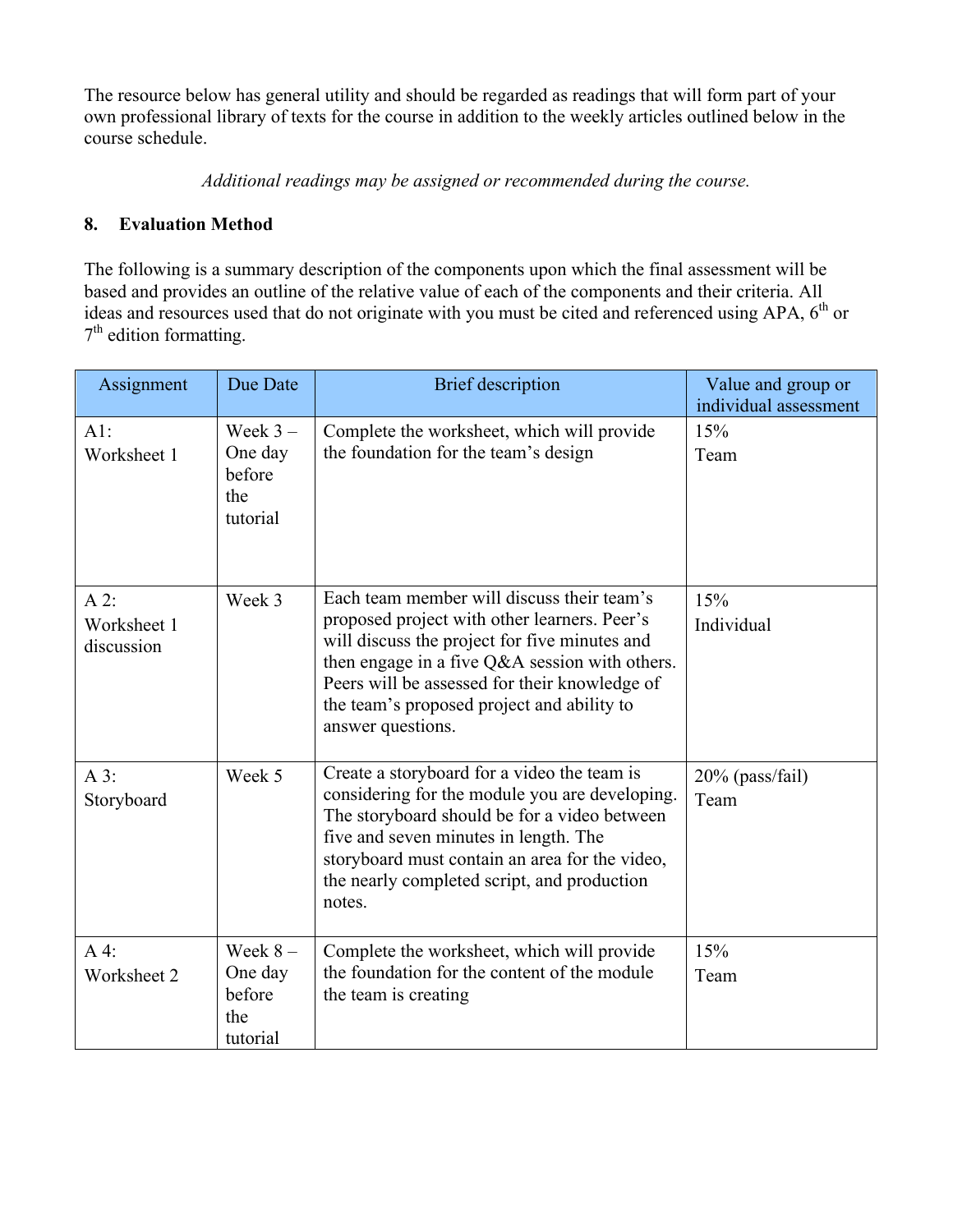| A $5$ :<br>Worksheet 2<br>discussion | Week 8  | Each team member will discuss their team's<br>project with other learners. Peer's will discuss<br>the project for five minutes and then engage in<br>a five Q&A session with others. Peers will be<br>assessed for their knowledge of the team's<br>project and ability to answer questions.                                                                                                                                                                                                                                                                           | 15%<br>Individual |
|--------------------------------------|---------|------------------------------------------------------------------------------------------------------------------------------------------------------------------------------------------------------------------------------------------------------------------------------------------------------------------------------------------------------------------------------------------------------------------------------------------------------------------------------------------------------------------------------------------------------------------------|-------------------|
| $A6$ :<br>Website link               | Week 9  | Post a link to the ID project in the discussion<br>forum. The website will be viewed from the<br>three perspectives.                                                                                                                                                                                                                                                                                                                                                                                                                                                   | 25%<br>Team       |
| A 7:<br>The pitch                    | Week 12 | Using one PowerPoint slide (include course)<br>title, purpose statement, and module topic), the<br>team has 8 minutes to explain why their team<br>should be hired (the focus is on the ID skills of<br>the team, not the course). The team will then<br>have 7 minutes to answer questions from the<br>HR committee about how they applied their<br>skills to the course created. Each team<br>members is encouraged to discuss what they<br>brought to the team, how they added to the<br>project and skills the ID skills they acquired<br>throughout the semester. | 10%<br>Team       |

# **Ontario Tech grading**

All assignment are graded using a letter grade. The letter grades will corespond with Ontario Tech's grading scheme. The graphics of the grading scheme (see below) provides learners with the letter grade, percentage range, and description. It may take up to two weeks to return graded assignments. This is dependent upon the number of learners in the course.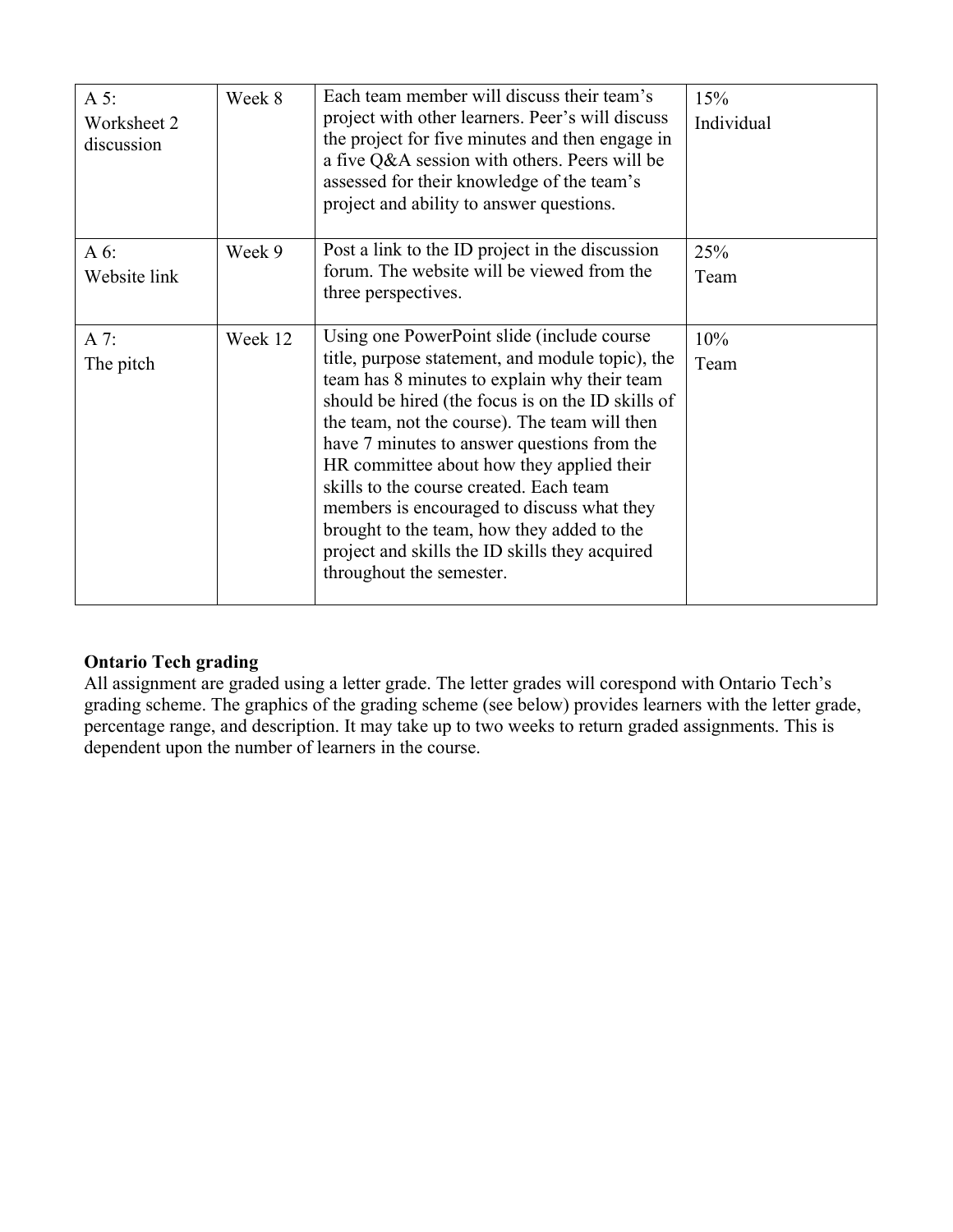| Grade     | Percentage | Grade<br>points | <b>Description</b>                                                                                                                                                                                                                                 |
|-----------|------------|-----------------|----------------------------------------------------------------------------------------------------------------------------------------------------------------------------------------------------------------------------------------------------|
| $A+$      | 90 to 100  | 4.3             | <b>Excellent.</b> Strong evidence of originality and independence of thought;                                                                                                                                                                      |
| А         | 85 to 89   | 4               | good organization; capacity to analyze and synthesize; superior grasp of<br>subject matter with sound critical evaluations; evidence of extensive<br>knowledge base; and an outstanding ability to communicate.                                    |
| А-        | 80 to 84   | 3.7             |                                                                                                                                                                                                                                                    |
| B+        | 77 to 79   | 3.3             | Good. Substantial knowledge of subject matter; some evidence of<br>organization and analytic ability; a moderate degree of originality and                                                                                                         |
| в         | 73 to 76   | 3               | independence of thought; reasonable understanding of relevant issues;<br>evidence of familiarity with literature; and an ability to communicate clearly                                                                                            |
| <b>B-</b> | 70 to 72   | 2.7             | and fluently.                                                                                                                                                                                                                                      |
| C+        | 67 to 69   | 2.3             | Adequate. Student is profiting from his or her university experience; an<br>acceptable understanding of the subject matter; ability to develop                                                                                                     |
| C         | 60 to 66   | $\overline{2}$  | solutions to simple problems in the material; some ability to organize and<br>analyze ideas; and an ability to communicate adequately.                                                                                                             |
| D         | 50 to 59   | $\mathbf{1}$    | Marginal. Some evidence that critical and analytic skills have been<br>developed; rudimentary knowledge of the subject matter; and significant<br>weakness in the ability to communicate.                                                          |
| F         | $0$ to 49  | 0               | Inadequate. Little evidence of even a superficial understanding of subject<br>matter; weakness in critical and analytic skills; limited or irrelevant use of<br>literature; failure to complete required work; and an inability to<br>communicate. |

#### **9. Assignments and Tests**

#### **Assignment 1:** Worksheet 1

Team assignment  $-15%$ 

Due: Jan 19 by 11:55 p.m.

Submit: Upload the complete worksheet to your team's Google Drive

The worksheet will be used to help teams create the foundation of their **online** course. The course is synchronous and asynchronous and is modeled after the courses in the ESDT program. The worksheet includes important information, such as the purpose statement, learner description, five learning outcomes, performance objectives, and list of weekly modules. The purpose of this assignment is to lay a solid foundation and provide direction to the team as they work on completing the course design. This is a team assignment. All team members will receive the same team mark.

Clearly state the following:

- 1. Course topic
- 2. Learning platform and other technologies used in the course
- 3. Purpose statement
- 4. Describe the typical leaner for this university course:
- 5. Five learning outcomes:
- 6. List and describe 12 weekly themes (modules):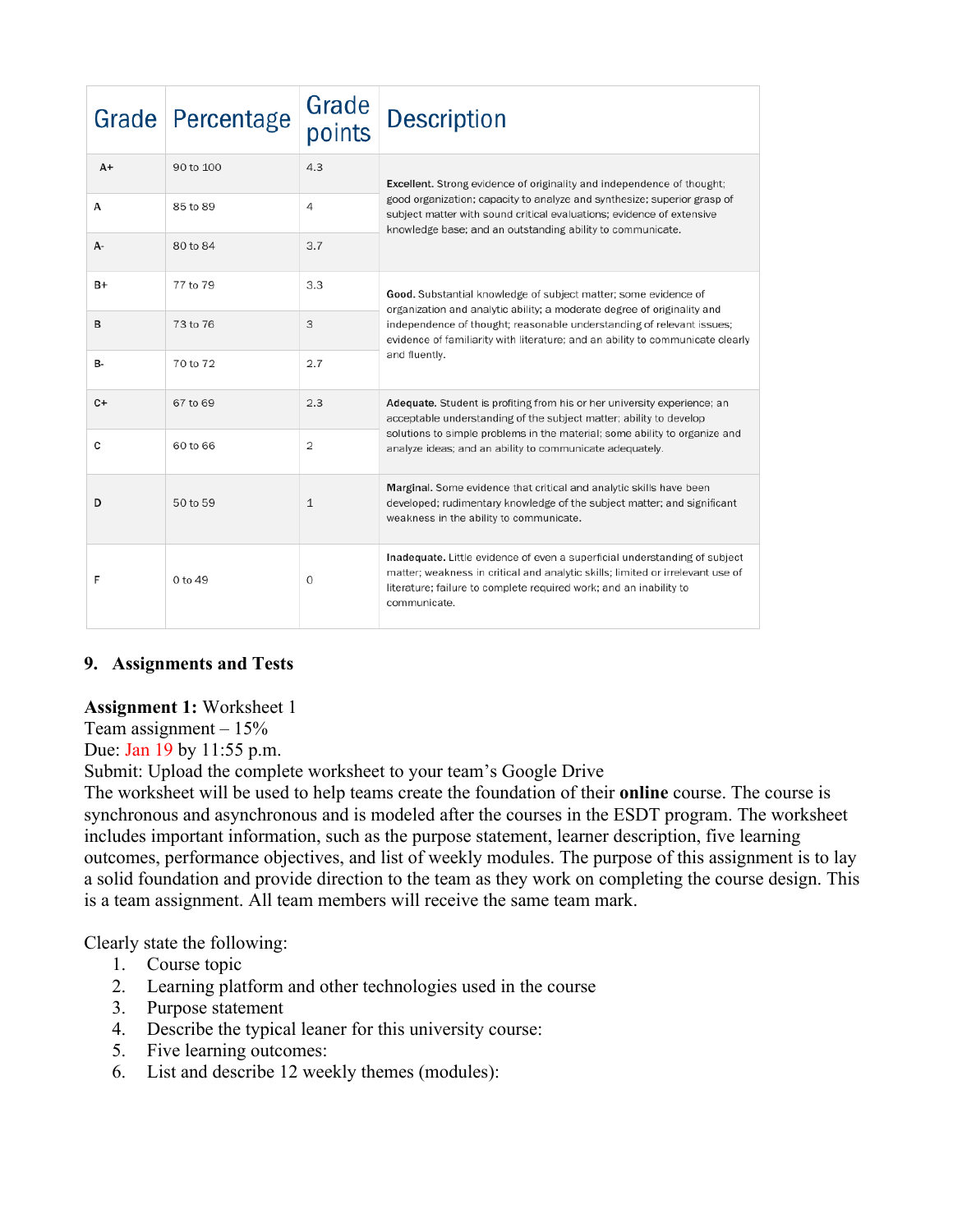7. Choose one theme (module) your team will create. Important: The chosen module must be in weeks 3 to 11 **Worksheet 1 Rubric**

| Worksheet 1 Rubric  |                |                     |                       |  |  |  |  |
|---------------------|----------------|---------------------|-----------------------|--|--|--|--|
|                     | Complete with  | Partially complete  | Incomplete section or |  |  |  |  |
|                     | excellent/good | and/or some details | missing good details  |  |  |  |  |
|                     | details        | present             |                       |  |  |  |  |
| Learning platform   |                |                     |                       |  |  |  |  |
| and other           |                |                     |                       |  |  |  |  |
| technologies        |                |                     |                       |  |  |  |  |
| Purpose statement   |                |                     |                       |  |  |  |  |
| Learner description |                |                     |                       |  |  |  |  |
| 5 learning outcomes |                |                     |                       |  |  |  |  |
| List 12 modules     |                |                     |                       |  |  |  |  |
|                     |                |                     |                       |  |  |  |  |
| Chosen module       | Complete       |                     | Incomplete            |  |  |  |  |

**Assignment 2:** Worksheet discussion Individual assignment  $-15%$ Due: During the Jan 20 tutorials Submit: Upload feedback forms to your student drive no later than 11:55 p.m. on Jan 24

In small groups, each team member will discuss their team's proposed project with other learners. Peer's will discuss the project for five minutes and then engage in a five Q&A session with others. Peers should make notes of any suggested changes to the project that results from the Q&A session. Additionally, each peer will be assessed for their knowledge of the team's proposed project and ability to answer questions.

Feedback instructions: Highlight the areas in the rubric that best describes the peer's knowledge. Feedback forms submitted after Jan 24 will not be accepted and the assessor will receive 0% for the assignment.

Use the following rubric for feedback:

| Assessor's name:                         | Reminder of elements used in the discussion:     |  |  |
|------------------------------------------|--------------------------------------------------|--|--|
| Peer's name:                             | Learning platform and other technologies used in |  |  |
|                                          | the course                                       |  |  |
| Peer's team $#$                          | Purpose statement                                |  |  |
|                                          | Describe the typical leaner for this university  |  |  |
|                                          | course                                           |  |  |
| Discussion date: Jan 20 in the tutorials | Five learning outcomes                           |  |  |
| Feedback due: Jan 24 11:55 p.m.          | List and describe the 12 weekly themes (modules) |  |  |

| <i>C</i> riterion | <b>Inadequate</b> | <b>Marginal</b> | <b>Adequate</b> | Good | Excellent |
|-------------------|-------------------|-----------------|-----------------|------|-----------|
|                   |                   |                 |                 |      |           |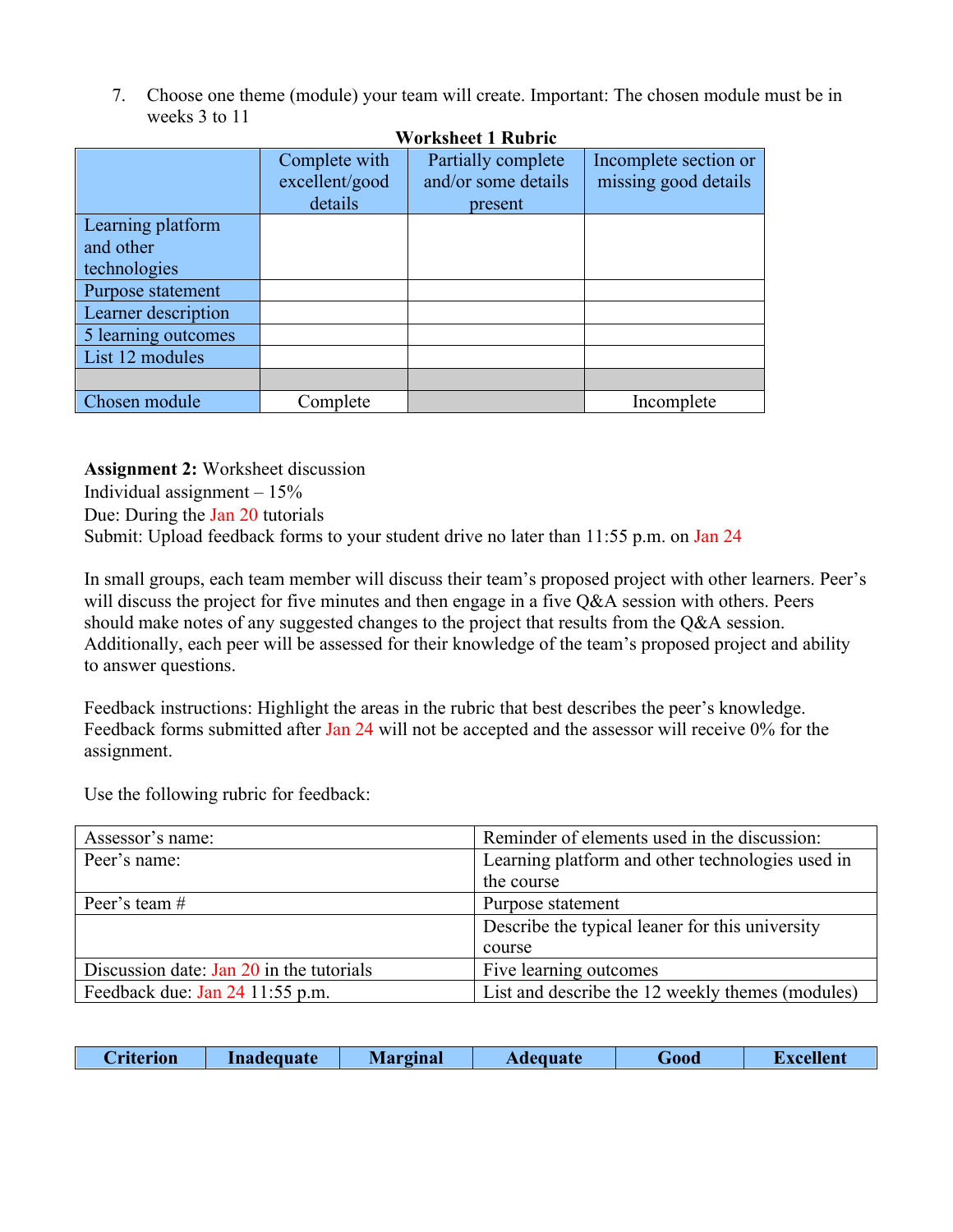| Peer's<br>insights            | Did not<br>provide the<br>purpose; did<br>not explain<br>many elements<br>of the course;<br>inability to link<br>elements;<br>displays<br>inadequate<br>knowledge of<br>course | Stated the<br>purpose of the<br>course; lists the<br>elements of the<br>course; able to<br>link a few<br>elements;<br>provided few<br>details that<br>explains the<br>course | Described the<br>purpose;<br>described<br>elements of the<br>course; links<br>some elements;<br>provided some<br>details that<br>explains the<br>course | Discussed the<br>purpose of the<br>course;<br>discussed and<br>linked all<br>elements to<br>the course;<br>provided good<br>details that<br>explains the<br>course | Clearly<br>articulated the<br>purpose of the<br>course;<br>articulated the<br>five elements<br>individually<br>and<br>holistically;<br>provided<br>excellent<br>details that |
|-------------------------------|--------------------------------------------------------------------------------------------------------------------------------------------------------------------------------|------------------------------------------------------------------------------------------------------------------------------------------------------------------------------|---------------------------------------------------------------------------------------------------------------------------------------------------------|--------------------------------------------------------------------------------------------------------------------------------------------------------------------|------------------------------------------------------------------------------------------------------------------------------------------------------------------------------|
|                               |                                                                                                                                                                                |                                                                                                                                                                              |                                                                                                                                                         |                                                                                                                                                                    | explains the<br>course                                                                                                                                                       |
| <b>Answering</b><br>questions | Was not able<br>to adequately<br>answer<br>questions<br>about the<br>course                                                                                                    | Answered<br>some questions<br>but revealed<br>only<br>rudimentary<br>knowledge of<br>the course                                                                              | Answered<br>questions with<br>an acceptable<br>understanding<br>of the course                                                                           | Answered<br>questions with<br>substantial<br>knowledge of<br>the course                                                                                            | Answered<br>questions with<br>very good to<br>excellent<br>knowledge of<br>the course                                                                                        |

Suggestions for improvement:

**Assignment 3:** Storyboard Team assignment  $-10\%$ Due: Feb 2 by 11:55 p.m. Submit: Upload the completed storyboard to your team's Google Drive

Create a storyboard for a video the team is considering for the module you are developing. Use the information provided in Module 5 and your team's research into storyboarding to discover how to create the storyboard. Do not create the video. The storyboard should be for a video between five and seven minutes in length.

This is a storyboard for an instructional video, such as how to make a piecrust or how to tie your shoelaces. If you choose to do a theoretical video, which is more challenging, approach it from learning how to apply the theory, such as the theory of piecrust chemistry.

This is a pass/fail assignment based on whether or not it contains sufficient details to produce video. The storyboard must contain an area for the graphics, the nearly completed script, and production notes. The following rubric will be used:

| Video sketch           | Complete with good details   Incomplete or missing details |
|------------------------|------------------------------------------------------------|
| Rough, detailed script | Complete with good details   Incomplete or missing details |
| Production notes       | Complete with good details   Incomplete or missing details |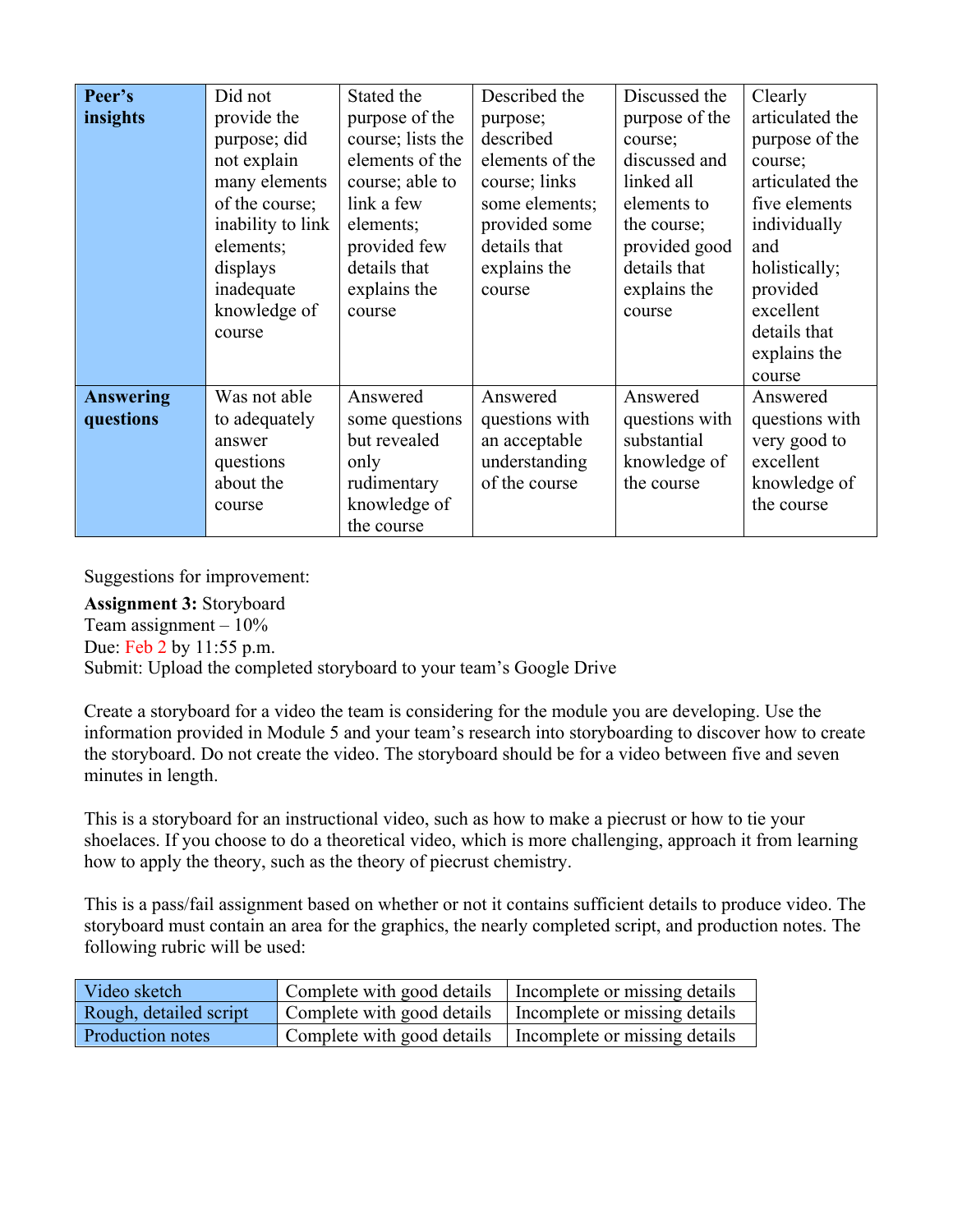**Assignment 4:** Worksheet 2 Team assignment  $-10\%$ Due: March 1 by 11:55 p.m. Submit: Upload the complete worksheet to your team's Google Drive

The worksheet will be used to help teams design and build content for their online course. The items in the worksheet encourage team members to brainstorm content ideas, including different types of assessment. The purpose of this assignment is to aid the team with by first thinking broadly, then narrow down to the essential content of the course based on the team's learning outcomes. This is a team assignment. All team members will receive the same team mark. The team will choose one module to develop as an exemplar for other modules. The chosen module must be in weeks 3 to 11.

- 1. List and describe eight to ten possible learner activities for the module
- 2. List and describe six possible subtopics that could be made into short videos
- 3. List and describe four types of formative assessment that could be applied to the module's contents
- 4. List and describe four types of summative assessment that could be applied to the module's contents
- 5. Align each formative and summative assessment to at least two learning outcomes

The completed worksheet must be posted in the team's shared Google folder no later than March 1 by 11:55 p.m. This assignment is valued at 10% of the final grade.

|                         | vvu rahtti Laupen |                     |                       |  |  |  |  |
|-------------------------|-------------------|---------------------|-----------------------|--|--|--|--|
|                         | Complete with     | Partially complete  | Incomplete section or |  |  |  |  |
|                         | excellent/good    | and/or some details | missing good details  |  |  |  |  |
|                         | details           | present             |                       |  |  |  |  |
| Eight to ten activities | Excellent – Good  | Partial             | Incomplete            |  |  |  |  |
| Six possible videos     | Excellent – Good  | Partial             | Incomplete            |  |  |  |  |
| Four summative          | Excellent – Good  | Partial             | Incomplete            |  |  |  |  |
| assessments             |                   |                     |                       |  |  |  |  |
| Aligns with two         | Excellent – Good  | Partial             | Incomplete            |  |  |  |  |
| learning objectives     |                   |                     |                       |  |  |  |  |
| Four formative          | Excellent – Good  | Partial             | Incomplete            |  |  |  |  |
| assessments             |                   |                     |                       |  |  |  |  |
| Aligns with two         | Excellent – Good  | Partial             | Incomplete            |  |  |  |  |
| learning objectives     |                   |                     |                       |  |  |  |  |

# **Worksheet 1 Rubric**

**Assignment 5:** Worksheet 2 discussion Due: March 2 in the tutorials Individual assignment  $-15%$ Submit: Upload the feedback forms to your student drive no later than 11:55 p.m. on March 6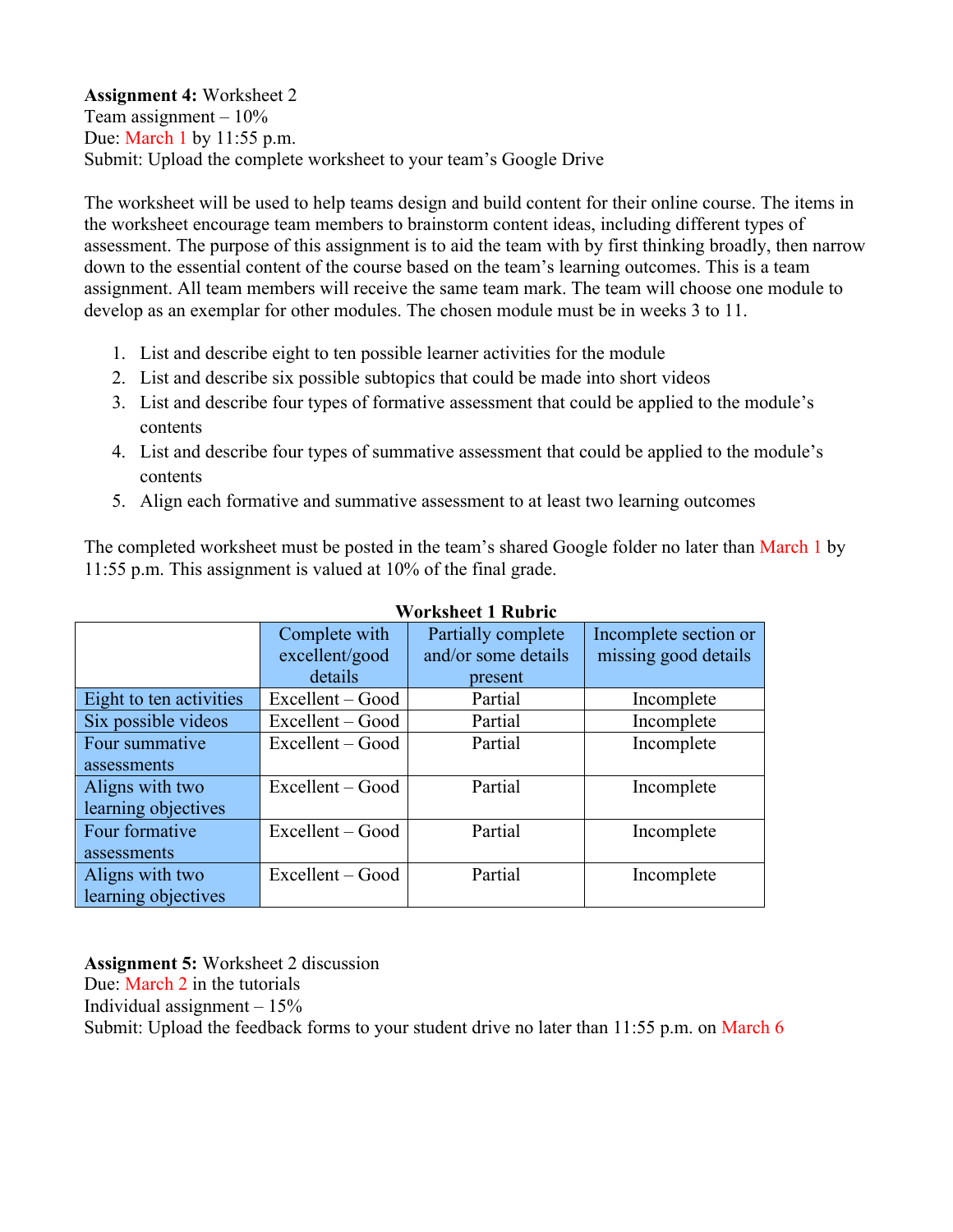In small groups, each team member will discuss their team's proposed project with other learners. Peer's will discuss the project for five minutes and then engage in a five Q&A session with others. Peers should make notes of any suggested changes to the project that results from the Q&A session. Additionally, each peer will be assessed for their knowledge of the team's proposed project and ability to answer questions.

Feedback instructions: Highlight the areas in the rubric that best describes the peer's knowledge. Feedback forms submitted after March 6 will not be accepted and the assessor will receive 0% for the assignment.

Use the following rubric for feedback:

| Assessor's name:                         | Reminder of elements used in the discussion: |
|------------------------------------------|----------------------------------------------|
| Presenter's name:                        | Eight to ten activities                      |
| Presenter's team $#$                     | Six possible videos                          |
|                                          | Four summative assessments                   |
| Discussion date: March 2 in the tutorial | Four formative assessments                   |
| Feedback due: March 6 by 11:55 p.m.      |                                              |

| <b>Criterion</b> | Inadequate      | <b>Marginal</b> | <b>Adequate</b>   | Good           | <b>Excellent</b> |
|------------------|-----------------|-----------------|-------------------|----------------|------------------|
| Peer's           | Did not         | Lists the       | Described the     | Discussed the  | Clearly          |
| insights         | provide an      | elements of the | elements of the   | elements;      | articulated the  |
|                  | explanation for | course;         | course; provided  | provided good  | elements;        |
|                  | many elements   | provided few    | some details that | details that   | provided         |
|                  | of the course;  | details that    | explains the      | explains the   | excellent        |
|                  | displays        | explains the    | elements          | elements       | details that     |
|                  | inadequate      | elements        |                   |                | explains the     |
|                  | knowledge of    |                 |                   |                | elements and     |
|                  | the elements    |                 |                   |                | the possible     |
|                  |                 |                 |                   |                | uses in the      |
|                  |                 |                 |                   |                | course           |
| <b>Answering</b> | Was not able    | Answered        | Answered          | Answered       | Answered         |
| questions        | to adequately   | some questions  | questions with    | questions with | questions with   |
|                  | answer          | but revealed    | an acceptable     | substantial    | very good to     |
|                  | questions       | only            | understanding of  | knowledge of   | excellent        |
|                  | about the       | rudimentary     | the elements      | the elements   | knowledge of     |
|                  | elements        | knowledge of    |                   |                | the elements     |
|                  |                 | the elements    |                   |                |                  |

Suggestions for improvement:

**Assignment 6:** Course website link Due: March 8 by 11:55 p.m. Team assignment  $-25\%$ Submit: Post the link in Blackboard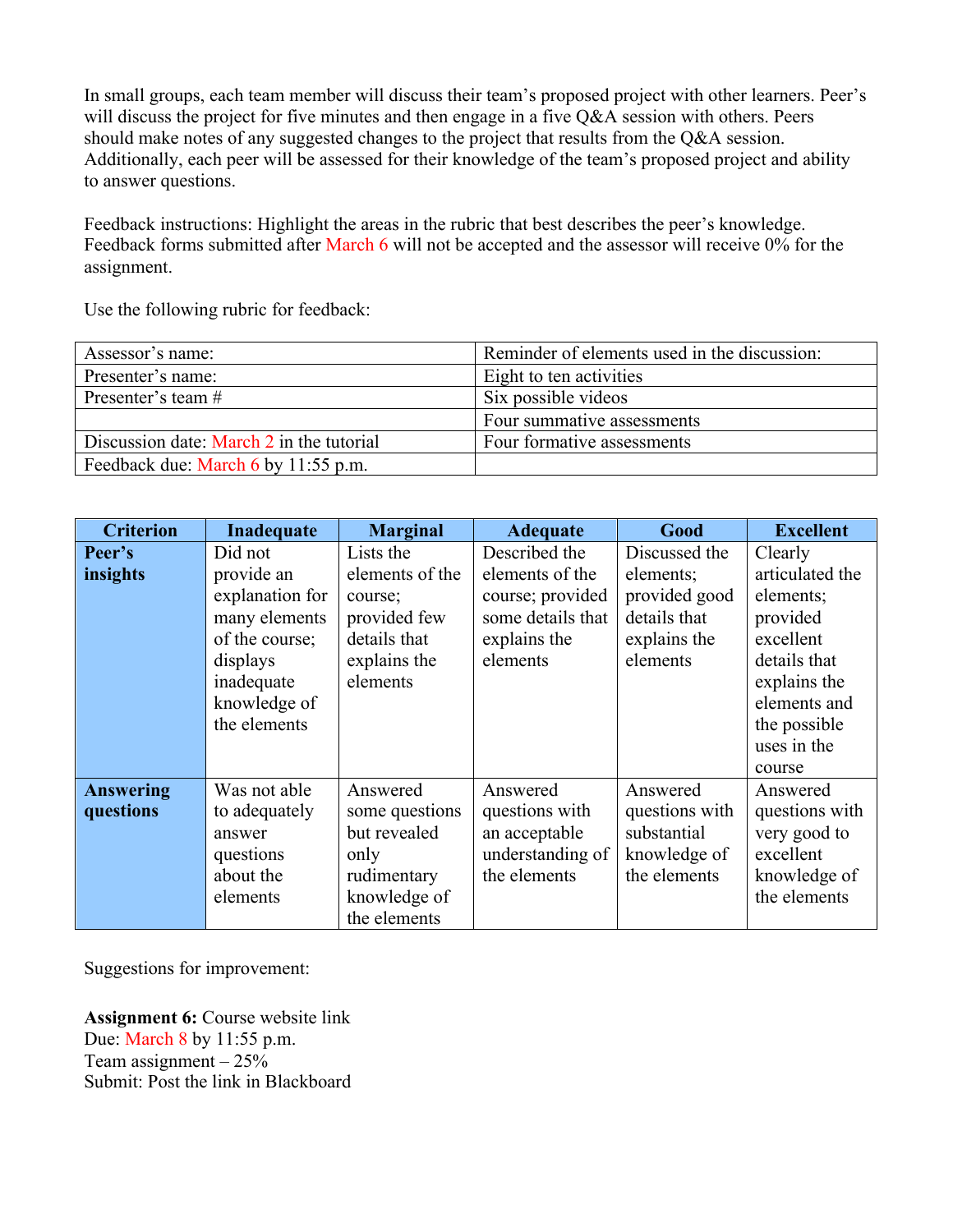The website remains a work in progress until the final tutorial. This project milestone will help teams meet the final deadline. The final course will be viewed from the perspectives of the learner, facilitator, and instructional design. At the conclusion of the course, each team's submitted evaluations will be used as a rubric to grade the course. This is a collaborative team effort, with the grade weight of 20%. Each online course must contain the following:

- Course title
- Purpose statement and course description
- Prerequisite and course level
- Five learning outcomes
- List and description of the 12 weekly modules
- Complete instruction for 50 minutes of instruction for one module (modules 3 to 11)
- One complete instructional video (five to seven minutes in length)
- List and description of two videos that could be used for the module
- One short activity (less than 15 minutes) and three discussion prompts for the tutorials
- Four formative assessments, plus a stated alignment with at least two learning outcomes for each assessment
- Four summative assessments, plus a stated alignment with at least two learning outcomes for each assessment
- Complete facilitator material for the module

# **Assignment 7:** The pitch

Due: During the March 30 tutorials

Team assignment –  $10\%$  (5% for the presentation and 5% for the Q&A)

Submit: Hiring committee evaluations due by Friday April 3 at 11:55 p.m. Upload the feedback forms to your Google student drive.

Using one PowerPoint slide (include course title, purpose statement, and module topic), the team has eight minutes to explain why their team should be hired (the focus is on the ID skills of the team, not the course). The team will then have seven minutes to answer questions from the HR and other teams about how they applied their skills to the course created. Each team member is encouraged to discuss what they brought to the team, how they added to the project, and skills the ID skills they acquired throughout the semester. Important: You can choose only one team to hire immediately.

| The Pitch: Rubric    |                 |                  |                      |  |  |  |  |
|----------------------|-----------------|------------------|----------------------|--|--|--|--|
| All team members     | Yes, all        | Most but not all | Only one or two      |  |  |  |  |
| talked about their   | members talked  | members talked   | members talked about |  |  |  |  |
| contributions to the | about their     | about their      | their contributions  |  |  |  |  |
| project              | contributions   | contributions    |                      |  |  |  |  |
| All team members     | Yes, all        | Most but not all | Only one or two      |  |  |  |  |
| discussed their ID   | members talked  | members talked   | members talked about |  |  |  |  |
| skills               | their ID skills | their ID skills  | their ID skills      |  |  |  |  |
| Q&A                  |                 |                  |                      |  |  |  |  |
| All team members     | All members     | Not all members  | Only one or two team |  |  |  |  |

#### **The Pitch: Rubric**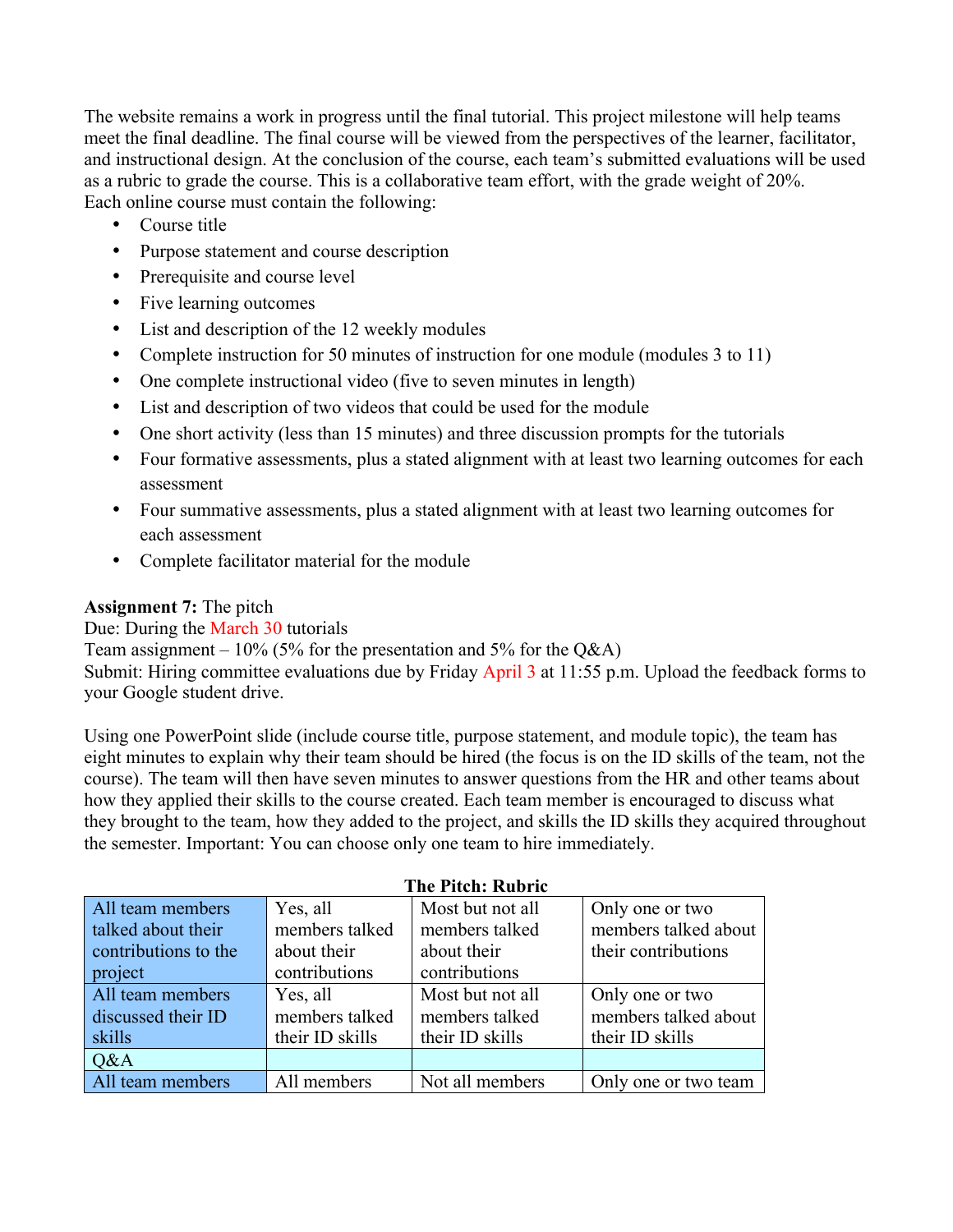| were able to answer<br>questions about their<br><b>ID</b> skills |              | easily answer<br>questions |             | answered questions<br>OR some team<br>members answered<br>questions with some<br>difficulty |           | members answered<br>questions OR all<br>members answered<br>questions but with<br>some difficulty |            |
|------------------------------------------------------------------|--------------|----------------------------|-------------|---------------------------------------------------------------------------------------------|-----------|---------------------------------------------------------------------------------------------------|------------|
|                                                                  |              |                            |             |                                                                                             |           |                                                                                                   |            |
| Hiring                                                           | Hired        |                            | Hired; will | Hired; will                                                                                 |           | Hired; on                                                                                         | Not hired; |
| committee                                                        | immediately  |                            | need        | need                                                                                        |           | probation;                                                                                        | much more  |
| results                                                          | and without  |                            | minimal     | considerable                                                                                | will need |                                                                                                   | work is    |
|                                                                  | any          |                            | mentorship  | mentorship                                                                                  |           | considerable                                                                                      | required   |
|                                                                  | reservations |                            |             |                                                                                             |           | guidance                                                                                          |            |

# **Late Assignment Policy**

Assignment criteria are specified in the detailed assignment descriptions. Read them carefully to be sure that you have fulfilled all aspects of the requirements. Assignments are DUE ON THE DAY indicated. Late assignments will be handled as follows:

# Non-negotiated Late Assignment

An assignment that has been posted late without prior agreement between the learner and the facilitator to extend the time for the assignment to be handed in will be considered a nonnegotiated late assignment and will be assigned a grade of zero.

#### Negotiated Late Assignment

An assignment that has been handed in late in accordance with a mutually agreed deadline and penalty (if applicable) will be considered a negotiated late assignment and will be marked in accordance with the mutually agreed terms.

# Extenuating Circumstances

The facilitator will consider individually, rare extenuating circumstances, which may cause an assignment to be late. Examples of extenuating circumstances include hospitalization, death of a loved one, traffic accidents, etc. The learner must provide documentation to validate the extenuating circumstance. It will be at the professor's discretion to work out the extension in this situation.

# **Library Services**

Students are encouraged to become familiar with the various library services available to support them in their studies: e.g. research guides, distance education services and citation guides . Students are expected to know how to find scholarly articles using library databases and to seek the assistance of a librarian as needed.

# **10. Students with Disabilities**

Accommodating students with disabilities at Ontario Tech is a responsibility shared among various partners: the students themselves, SAS staff and faculty members. To ensure that disability-related concerns are properly addressed during this course, students with documented disabilities and who may require assistance to participate in this class are encouraged to speak with me as soon as possible. Students who suspect they have a disability that may affect their participation in this course are advised to go to Student Accessibility Services (SAS) as soon as possible. Maintaining communication and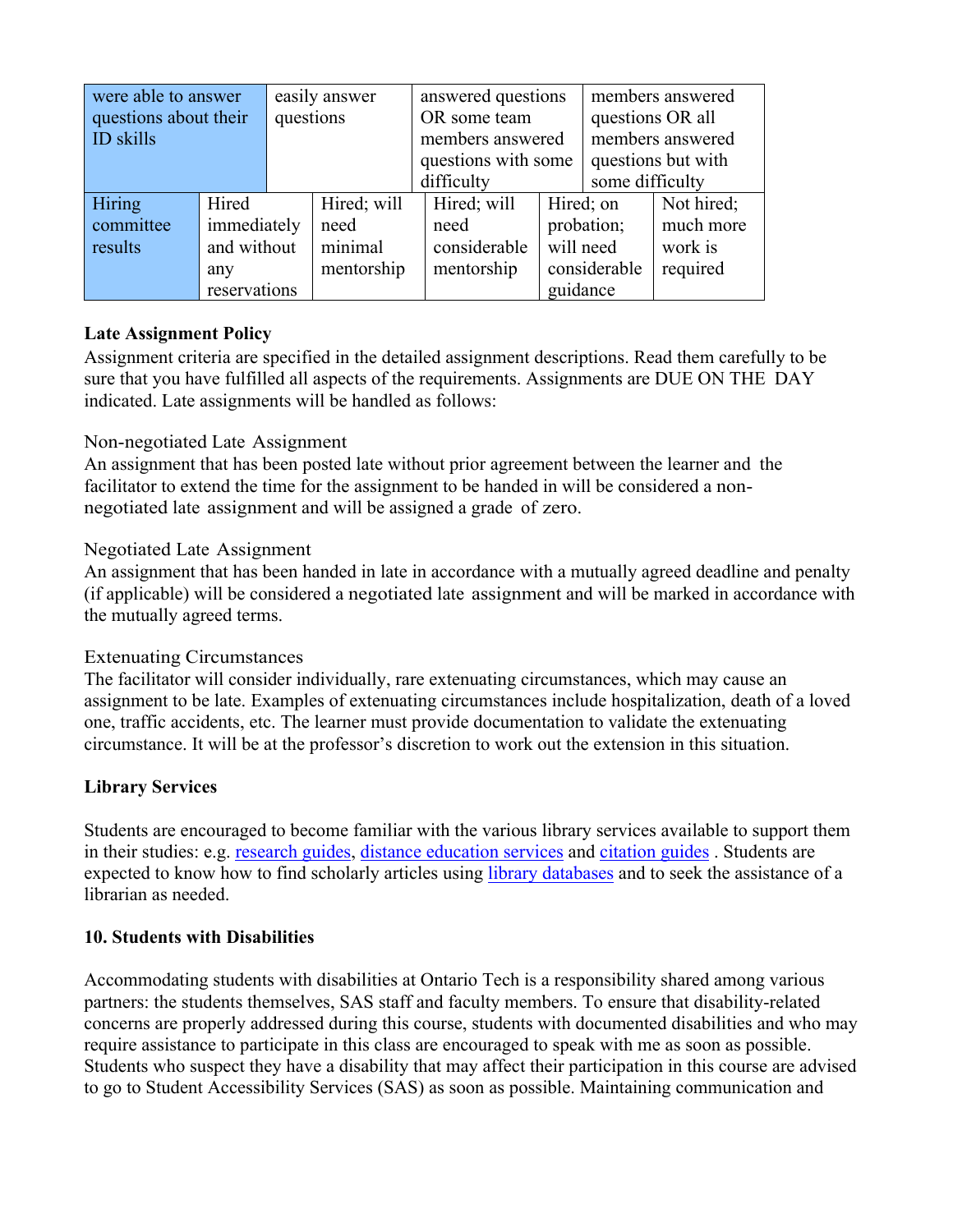working collaboratively with SAS and faculty members will ensure you have the greatest chance of academic success.

Students may contact Student Accessibility Services by calling 905-721-3266, or email studentaccessibility@uoit.ca.

If you need extra help, you can also contact the Student Learning Centre.

# **11. Basic Needs**

Any student who faces challenges securing their food or housing and believes this may affect their performance in the course is urged to contact studentlife@uoit.ca for support. Furthermore, please notify your professor if you are comfortable in doing so. This will enable them to provide any resources and help that they can.

# **12. Sexual Violence Support and Education**

Ontario Tech University is committed to the prevention of sexual violence in all is forms. For *any*  Ontario Tech student who has experienced sexual violence, Ontario Tech can help. Ontario Tech will make accommodations to cater to the diverse backgrounds, cultures, and identities of students when dealing with individual cases.

If you think you have been subjected to or witnessed sexual violence:

• Reach out to a Support Worker, a specially trained individual authorized to receive confidential disclosures about incidents of sexual violence. Support Workers can offer help and resolution options which can include safety plans, accommodations, mental health support, and more. To make an appointment with a Support Worker, call 905.721.3392 or email supportworker@uoit.ca

Learn more about your options at: studentlife.uoit.ca/sexualviolence

# **13. Academic Integrity**

Students and faculty at Ontario Tech share an important responsibility to maintain the integrity of the teaching and learning relationship. This relationship is characterized by honesty, fairness, and mutual respect for the aim and principles of the pursuit of education. Academic misconduct impedes the activities of the university community and is punishable by appropriate disciplinary action.

Students are expected to be familiar with and abide by Ontario Tech's regulations on Academic Conduct which sets out the kinds of actions that constitute academic misconduct, including plagiarism, copying or allowing one's own work to copied, use of unauthorized aids in examinations and tests, submitting work prepared in collaboration with another student when such collaboration has not been authorized, among other academic offences. The regulations also describe the procedures for dealing with allegations, and the sanctions for any finding of academic misconduct, which can range from a resubmission of work to a failing grade to permanent expulsion from the university. **A lack of familiarity with Ontario Tech University's regulations on academic conduct does not constitute a defense against its application.**